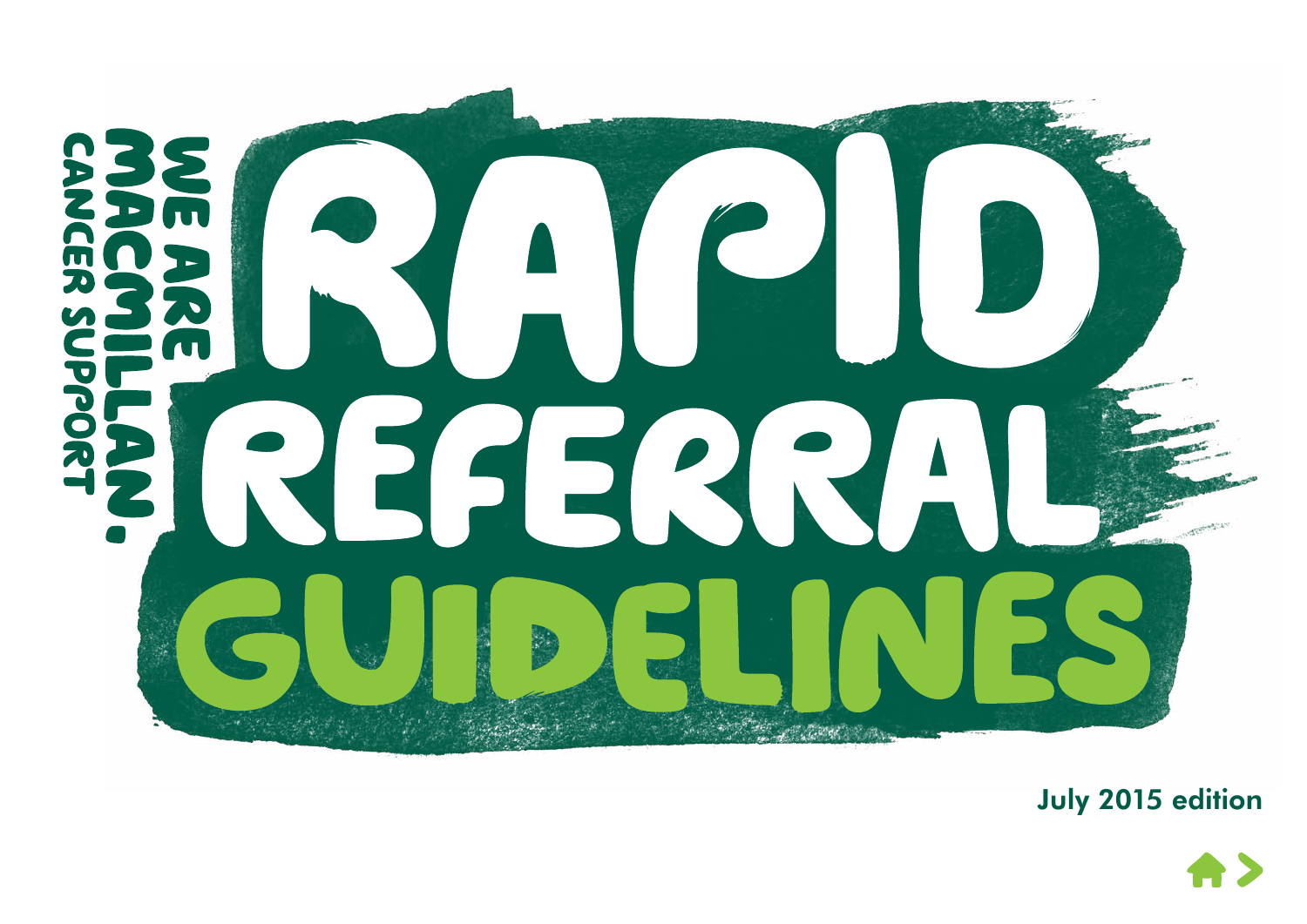

# Introduction

The Rapid Referral guidance toolkit has been produced by [Macmillan](http://www.macmillan.org.uk)  [Cancer Support.](http://www.macmillan.org.uk) It contains the NICE referral guidelines for suspected cancer (2015 update) with additional input from Macmillan GPs and GPAs. It's been produced by GPs for GPs with the aim of providing support, guidance and practical referral recommendations.

We'll maintain the content of this toolkit and make updates available on our website. Other parties are permitted to make use of the content within this toolkit and append locally applicable material. However, **Macmillan** [Cancer Support](http://www.macmillan.org.uk) and [NICE](https://www.nice.org.uk) will not quality check these amendments. In addition, we will not endorse, support or otherwise accept any liability in relation to any amended versions of the toolkit.

Please note the toolkit aims to share learning and good practice, but it is, of necessity, brief in nature.

Information contained in the toolkit is not a substitute for your own clinical judgment or taking specialist professional advice in appropriate circumstances. [Macmillan Cancer Support](http://www.macmillan.org.uk) and [NICE](https://www.nice.org.uk) do not accept any liability for loss of any type caused by reliance on the information in this toolkit – in so far as any such liability cannot be excluded by law.

Please visit **[macmillan.org.uk/professionals](www.macmillan.org.uk/professionals)** for more information about our work and services for people affected by cancer, as well as a range of practical tools for GPs. Tell your patients to call the Macmillan Support Line free on 0808 808 00 00 (Mon–Fri, 9am–8pm) if they need additional support with practical, emotional or financial issues related to cancer.

© Macmillan Cancer Support 2015.

All rights reserved.

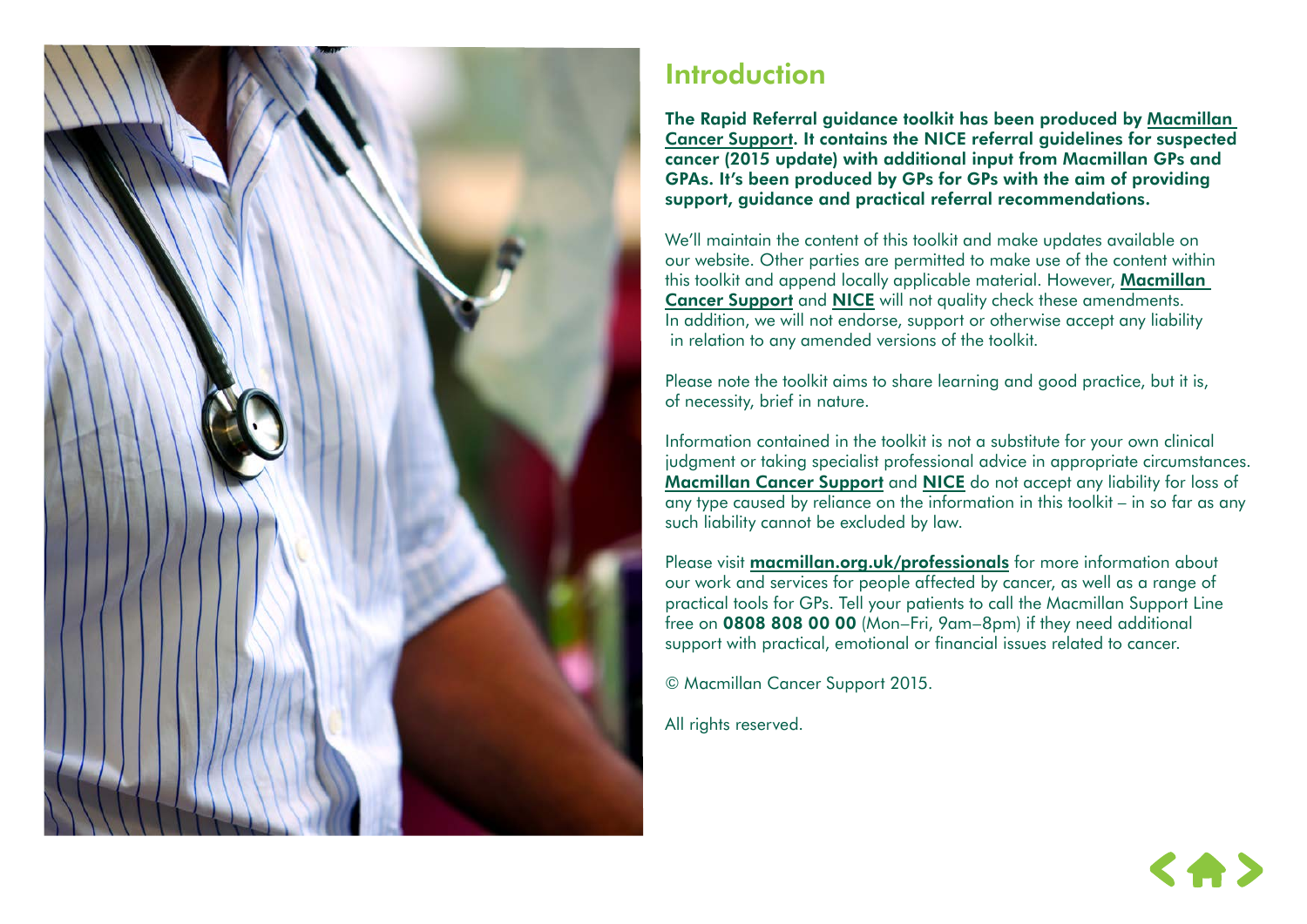### **Glossary**

These descriptions are consistent with and taken from the [2015 NICE](https://www.nice.org.uk/guidance/indevelopment/gid-cgwave0618) guidance for suspected cancer.

Children: From birth to 15 years.

**Direct access:** When a test is performed and primary care retain clinical responsibility throughout, including acting on the result.

Immediate: An acute admission or referral occurring within a few hours, or even more quickly if necessary.

#### Suspected cancer pathway referral:

The patient is seen within the national target for cancer referrals (2 weeks at the time of publication of the NICE guidance).

Young people: Aged 16-24.



Non-urgent: The timescale generally used for a referral or investigation that is not considered very urgent or urgent.

Urgent: To happen/be performed within 2 weeks.

Very urgent: To happen within 48 hours.



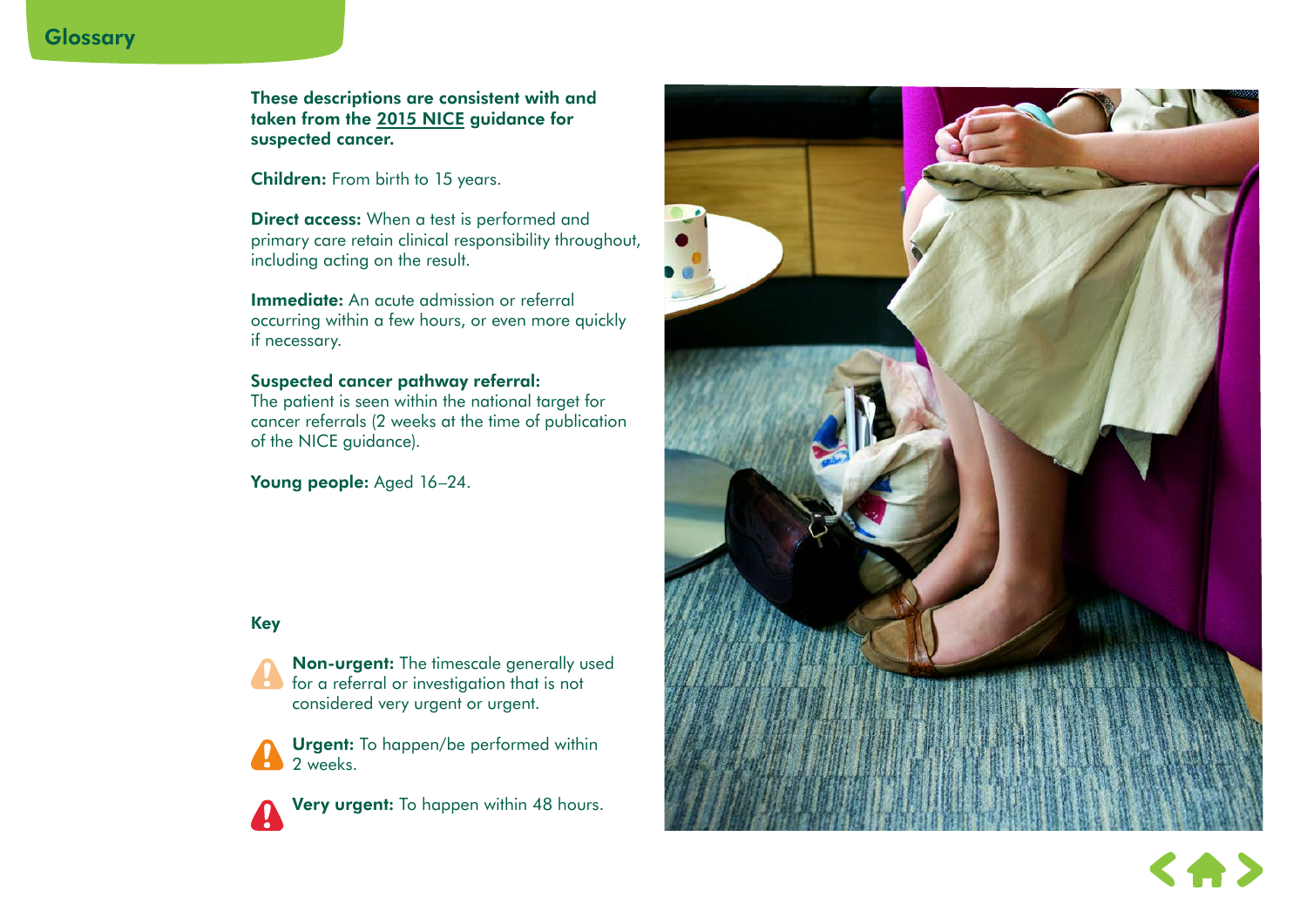### Cancer types



Patient Support, Safety Netting and Diagnostic Access Guidance

Key Diagnostic criteria 6 is available for this cancer type.

Cancer type contacts page.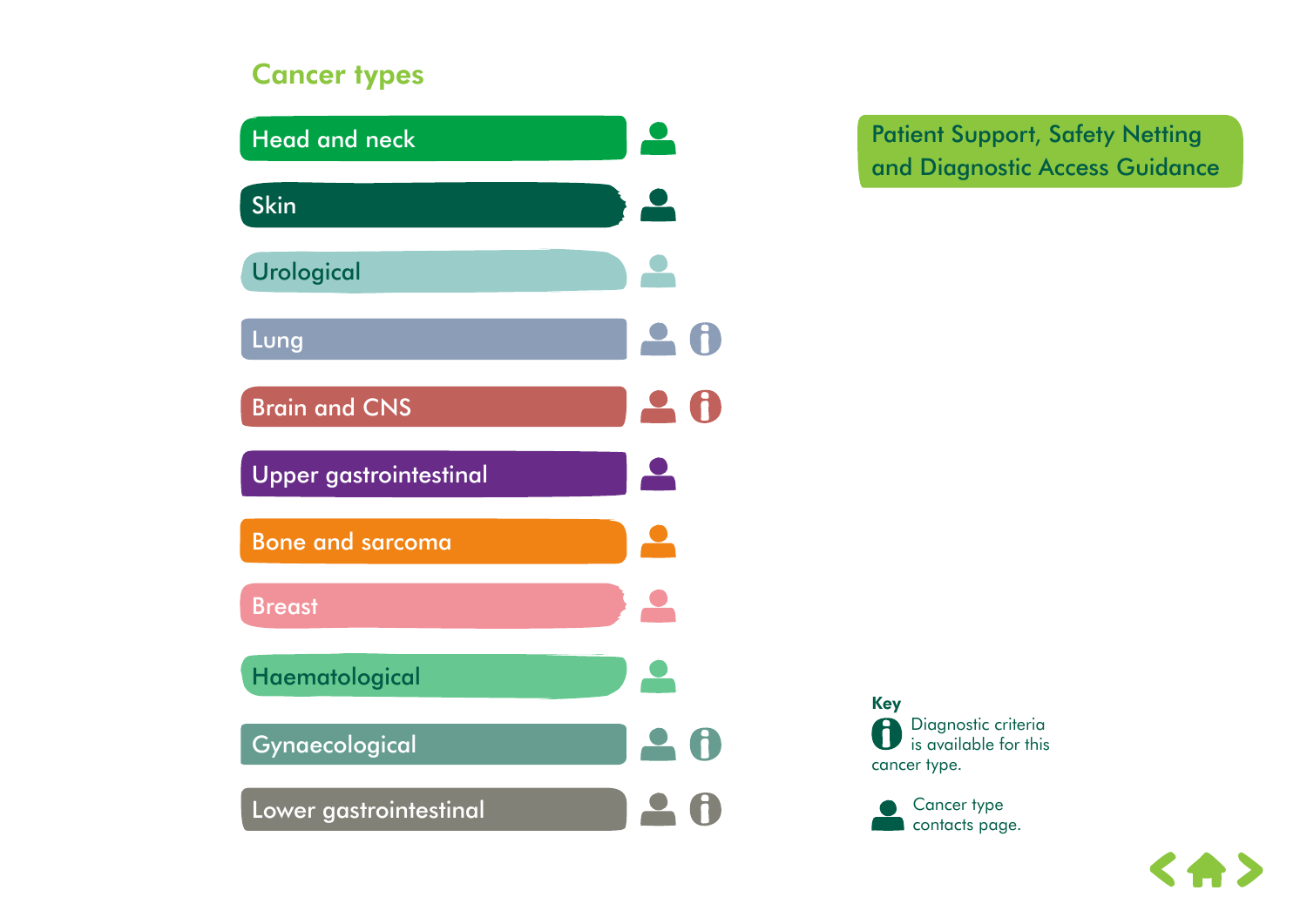### Laryngeal cancer

### Urgent referral:

Consider urgent referral (appointment within two weeks) in patients:

- Aged 45 and over with either:
	- Persistent unexplained hoarseness

**OR** 

– An unexplained lump in the neck.

### Oral cancer

### Urgent referral:

Consider urgent referral (appointment within two weeks) for patients with:

• An unexplained ulceration in the oral cavity lasting for more than 3 weeks

#### **OR**

• A persistent and unexplained lump in the neck

Consider urgent referral (appointment within two weeks) for assessment by a dentist in patients with either:

• An unexplained lump on the lip or in the oral cavity

**OR** 

• A red or red and white patch in the oral cavity consistent with erythroplakia or erythroleukoplakia.

A dentist should consider urgent referral (appointment within two weeks) for patients with either of the following, which have been assessed by a dental surgeon and concluded to be consistent with oral cancer:

- A lump on the lip or the oral cavity **OR**
- A red or red and white patch in the oral cavity consistent with erythroplakia or erythroleukoplakia.

### Thyroid cancer

### Urgent referral:

Consider urgent referral (appointment within two weeks) in patients with:

• An unexplained thyroid lump.

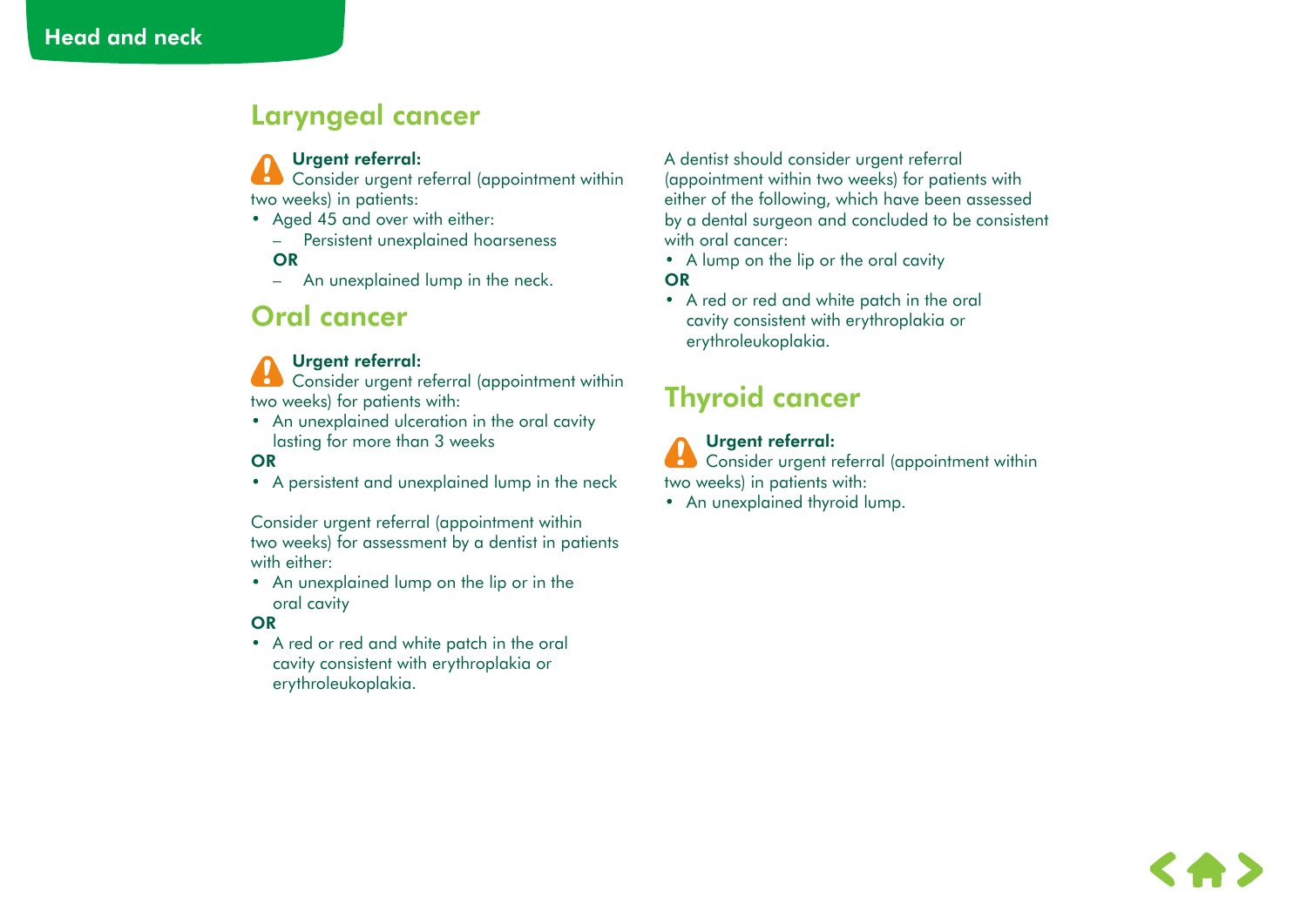| <b>Name</b>           | Title/responsibilty                    | <b>Phone number</b> | <b>Email address</b>      |
|-----------------------|----------------------------------------|---------------------|---------------------------|
| Denise Glanville      | MDT Co-ordinator                       | 01271 314042        | denise.glanville@nhs.net  |
| Claire Baber          | <b>Clinical Nurse Specialist</b>       | 01392 404884        | clairebarber2@nhs.net     |
| <b>Emily Rossiter</b> | Service Manager ENT & OMF              | 01271 335753        | emily.rossiter@nhs.net    |
| Nathan Brasington     | <b>Cancer Services Manager</b>         | 01271 349117        | nathan.brasington@nhs.net |
| Emma Thoms            | <b>Clinical Matron Cancer Services</b> | 01271 311856        | emma.thoms@nhs.net        |
|                       |                                        |                     |                           |
|                       |                                        |                     |                           |

Call the Macmillan Support Line free on 0808 808 00 00 (Mon–Fri, 9am–8pm) or visit <mark>macmillan.org.uk</mark>

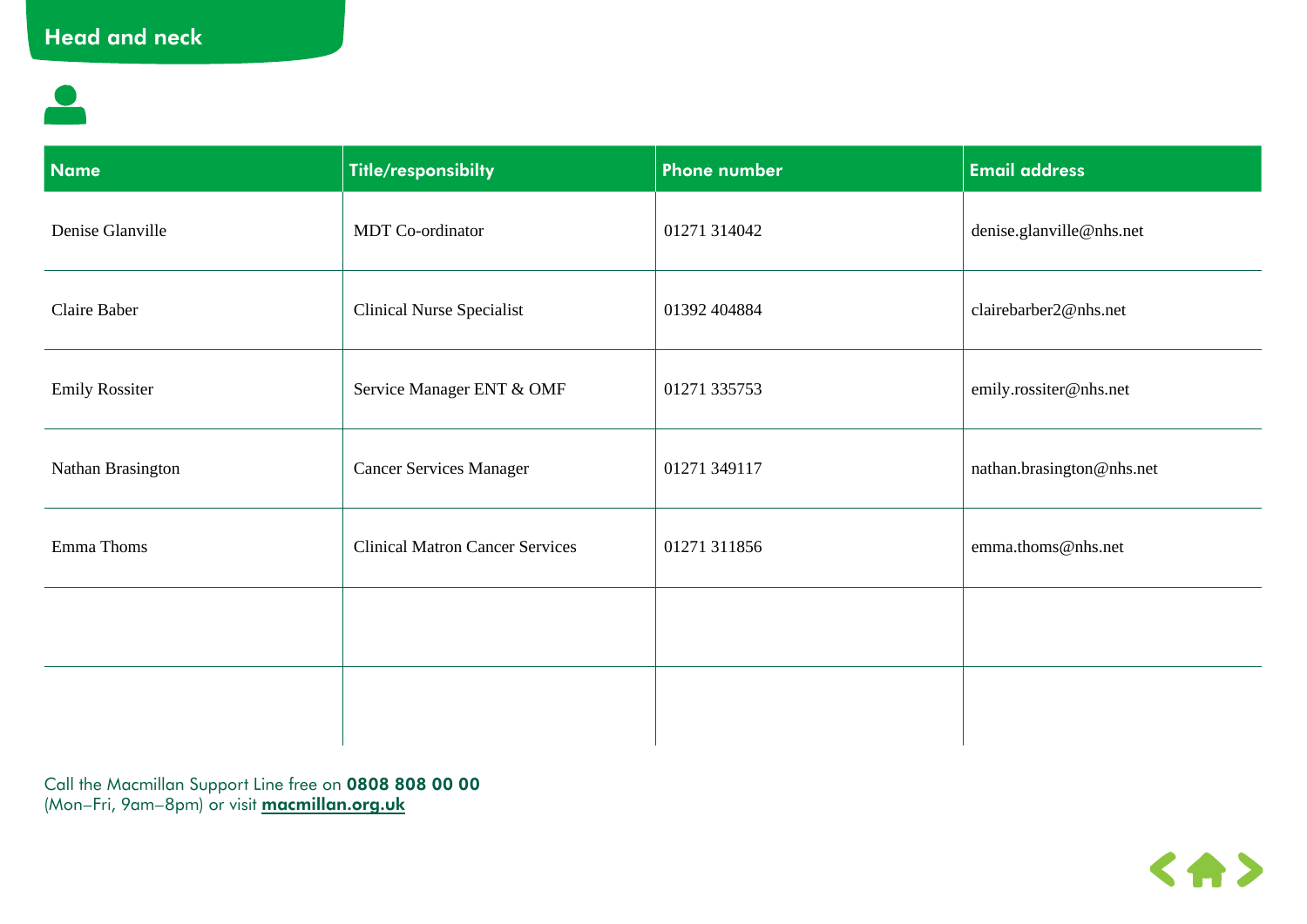# Malignant melanoma

### Urgent referral

Urgently refer (appointment within two weeks) if:

• The patient presents with a suspicious pigmented skin lesion that has a weighted 7-point checklist score of 3 or more

#### OR

• Dermoscopy suggests malignant melanoma of the skin.

Consider urgent referral (appointment within 2 weeks) for melanoma in patients with a pigmented or non-pigmented skin lesion that suggests nodular melanoma.

### Accompanying notes:

The 7-point weighted checklist: Major features (scoring 2 points each)

- Change in size
- Irregular shape
- Irregular colour

Minor features (scoring 1 point each)

- Largest diameter of 7mm or more
- Inflammation
- Oozing
- Change in sensation

# Squamous cell carcinoma

### Urgent referral:

• Consider urgently referring (appointment within two weeks) if patient has a skin lesion that raises the suspicion of squamous cell carcinoma.

### Accompanying notes:

Squamous cell carcinomas are usually raised lesions, a number of typical features have been described: often ulcerated keratinised or crusting lesions and growing typically on the head and neck or back of hand. They occur commonly and are higher risk in anyone who is immunocompromised or had a previous organ transplant. Refer all new skin lesions in this group urgently.

### Basal cell carcinoma

### Urgent referral:

Only consider urgent referral (appointment within two weeks) for patients with:

• A skin lesion that raises the suspicion of a basal cell carcinoma if there is concern that a delay may have an unfavourable impact, because of factors such as lesion site or size.

#### Non-urgent referral:



Consider routine referral for patients with:

• A skin lesion that raises the suspicion of a basal cell carcinoma.

#### **Accompanying notes:**

Features suggestive of a basal cell carcinoma include:

- An ulcer with raised, rolled edge,
- Prominent fine blood vessels around the lesion,
- Nodules, often waxy or pearly in appearance.

Suspected basal cell carcinomas should only be excised in primary care in accordance with the NICE guidance on *Improving outcomes for people with skin tumours including melanoma* (May 2010).

Specific sites of concern are sun-exposed areas such as the scalp, face, hands and arms, particularly in fair-haired patients.

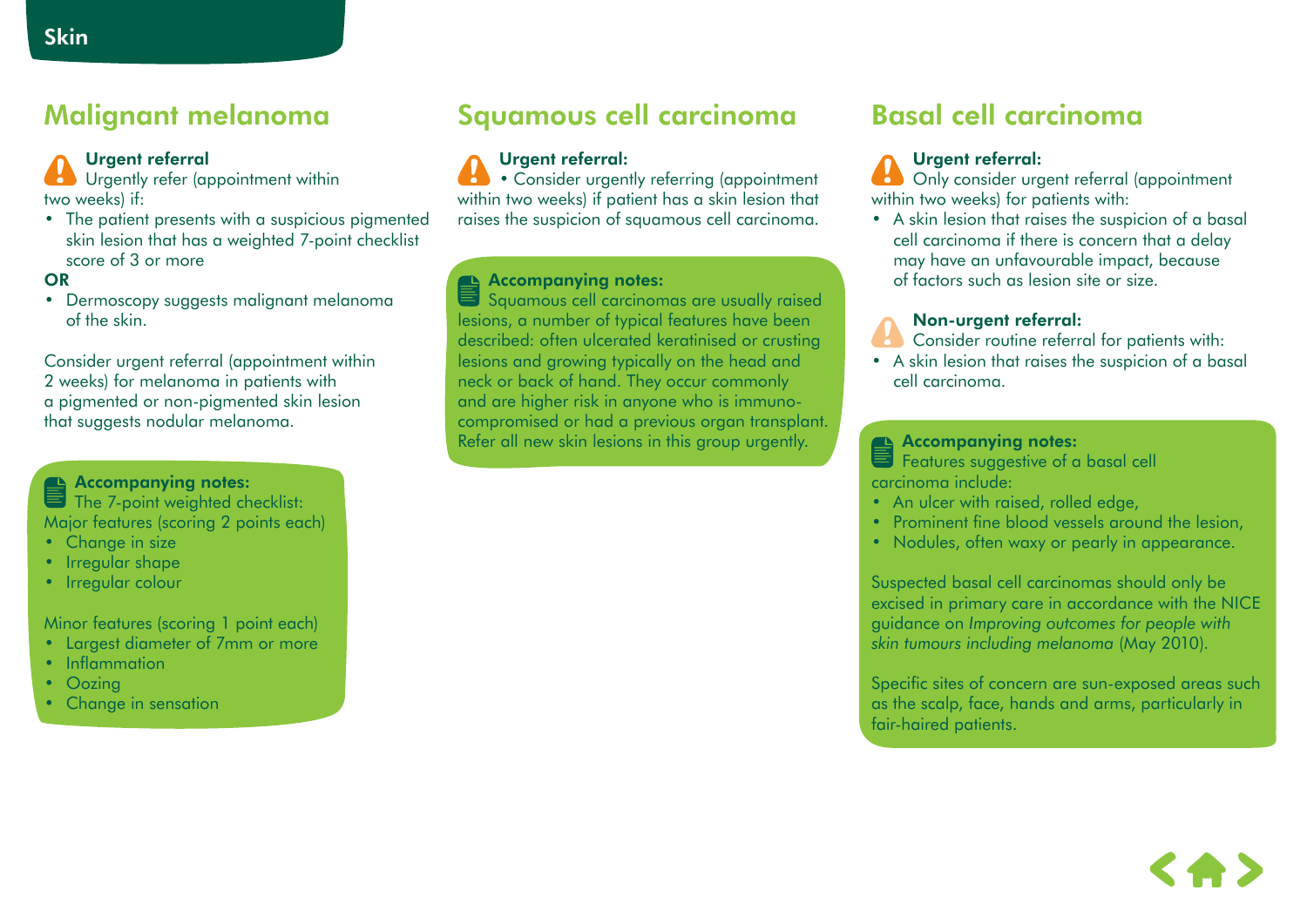# a a

| <b>Name</b>       | Title/responsibilty                      | <b>Phone number</b> | <b>Email address</b>      |
|-------------------|------------------------------------------|---------------------|---------------------------|
| Dr Karen Davies   | Consultant Dermatologist & Clinical Lead | 01271 312854        | karendavies10@nhs.net     |
| Laura Beer        | <b>Clinical Nurse Specialist</b>         | 01271 312850        | laura.beer1@nhs.net       |
| Amy Minns         | MDT Co-ordinator                         | 01271 312856        | a.minns@nhs.net           |
| Nicola Mitchell   | Dermatology Manager, Litchdon            | 01271 312850        | nicola.mitchell8@nhs.net  |
| Nathan Brasington | <b>Cancer Services Manager</b>           | 01271 349117        | nathan.brasington@nhs.net |
| Emma Thoms        | <b>Clinical Matron Cancer Services</b>   | 01271 311856        | emma.thoms@nhs.net        |
|                   |                                          |                     |                           |

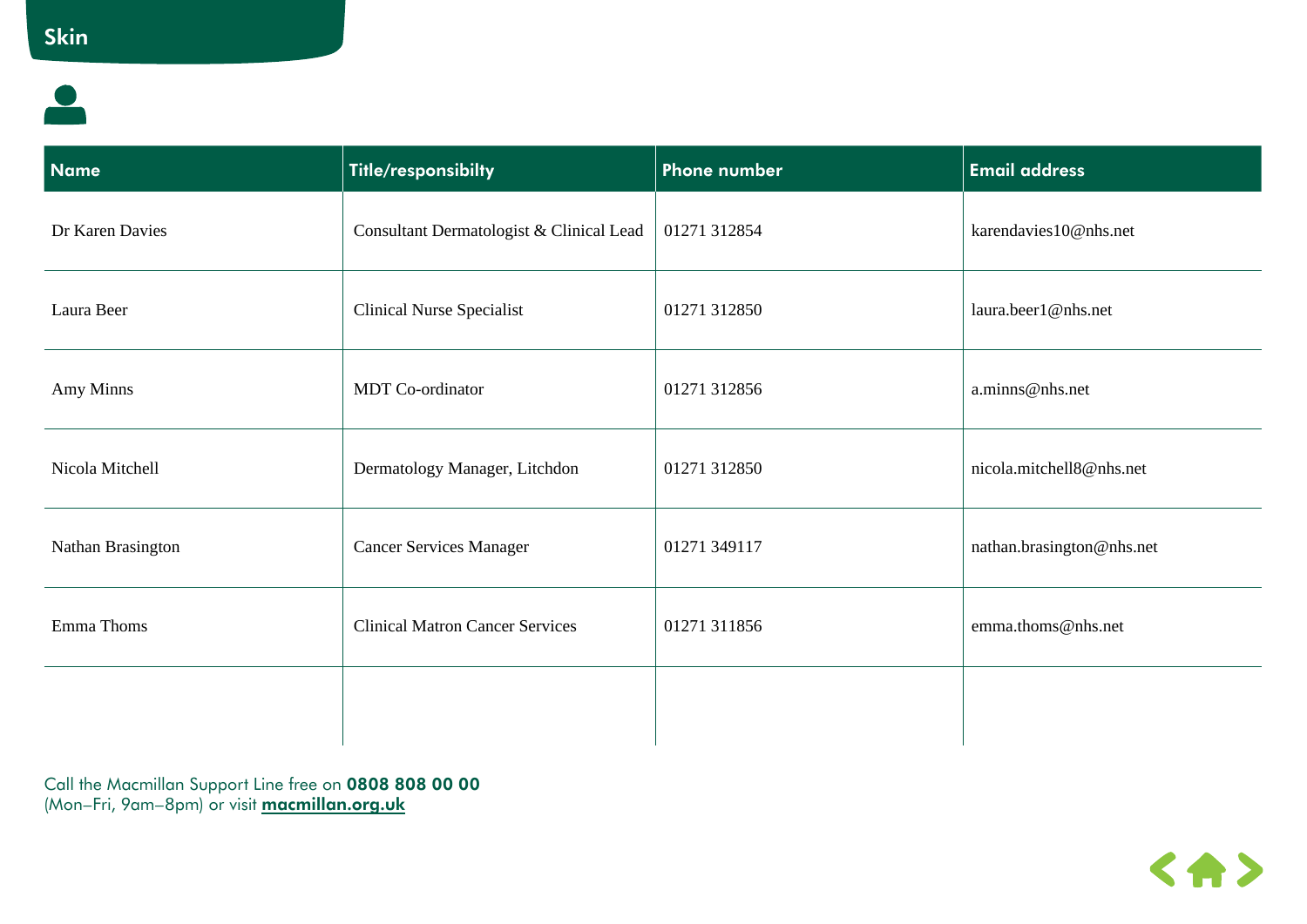### Prostate cancer

### Urgent referral:

Urgently refer men (appointment within two weeks) if either:

• Their prostate feels malignant on digital rectal examination (DRE)

#### OR

• Their prostate specific antigen (PSA) levels are above the age-specific reference range.

### Non-urgent investigation:

Consider a PSA test AND DRE in men with any of the following:

- Any lower urinary tract symptoms, such as nocturia, urinary frequency, hesitancy, urgency or retention
- Erectile dysfunction
- Visible haematuria.

### Accompanying notes:

**Prostate-specific antigen ranges:** 

- 40–49 years 0–2.5ng/L
- 50–59 years 0–3.5ng/L
- $\cdot$  60–69 years 0–4.5nh/L

• 70–79 years 0–6.5ng/L Consider alternative contributing factors that may influence an individual's PSA ranges.

### Bladder cancer

### Urgent referral:

Urgently refer patients (appointment within two weeks) if they are:

- Aged 45 and over with either:
	- Unexplained visible haematuria without urinary tract infection

#### **OR**

- Visible haematuria that persists or recurs after successful treatment of urinary tract infection.
- Aged 60 and over with unexplained non-visible haematuria and either:

#### – Dysuria

OR

– A raised white cell count on a blood test.

### Non-urgent referral:

Consider referral in patients aged 60 and over with recurrent or persistent urinary tract infection that is unexplained.

### Renal cancer

### Urgent referral:

Urgently refer patients (appointment within two weeks) if they are:

- Aged 45 years and over with either:
	- Unexplained visible haematuria without urinary tract infection
	- Visible haematuria that persists or recurs after successful treatment of urinary tract infection.

### Testicular cancer

### Urgent referral:

Consider urgent referral (appointment within two weeks) in men with any of the following changes in the testis:

- Non-painful enlargement
- Change in shape
- Change in texture.

#### Direct access ultrasound:

Consider a direct access ultrasound scan in men with unexplained or persistent testicular symptoms.

### Penile cancer

### Urgent referral:

**Consider urgent referral (appointment within** two weeks) in men with any of the following, after exclusion of sexually transmitted infection as a cause or after treatment for a sexually transmitted infection has been completed:

- A penile mass
- An ulcerated lesion
- Unexplained OR persistent symptoms affecting the foreskin or glans.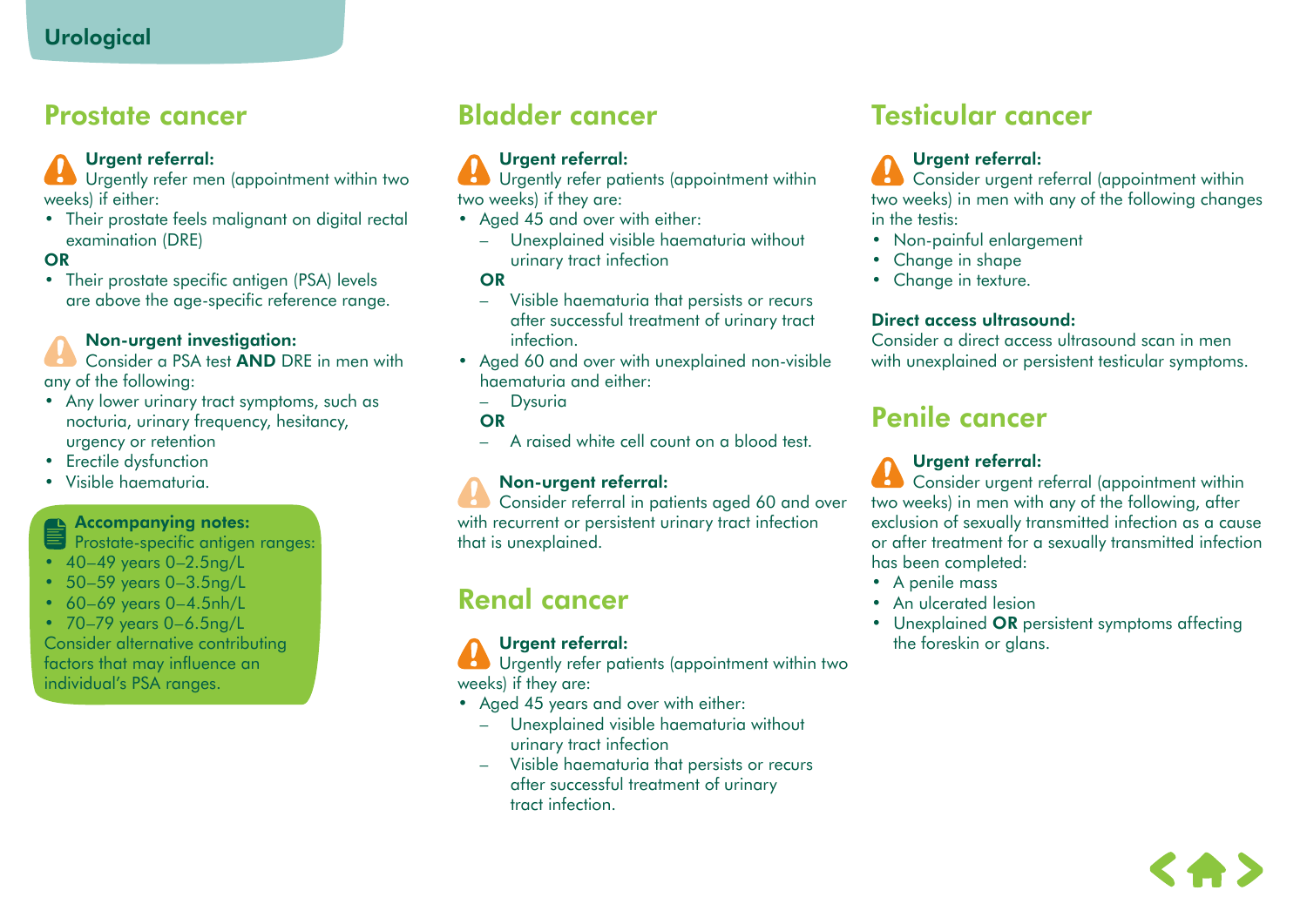### Urological

| <b>Name</b>       | <b>Title/responsibilty</b>             | <b>Phone number</b> | <b>Email address</b>      |
|-------------------|----------------------------------------|---------------------|---------------------------|
| Mr Martin Moody   | Consultant Urologist                   |                     | martinmoody@nhs.net       |
| Ansamma Manoj     | Urology CNS Team Lead                  |                     | amanoj@nhs.net            |
| Nicola O'Brien    | MDT Co-ordinator                       | 01271 349592        | nicolaobrien3@nhs.net     |
| Connie Hall       | MDT Co-ordinator                       | 01271 349592        | consuela.hall@nhs.net     |
| Liz Loftus        | Service Manager: Urology               | 01271 311786        | liz.loftus@nhs.net        |
| Nathan Brasington | <b>Cancer Services Manager</b>         | 01271 349117        | nathan.brasington@nhs.net |
| Emma Thoms        | <b>Clinical Matron Cancer Services</b> | 01271 311856        | emma.thoms@nhs.net        |

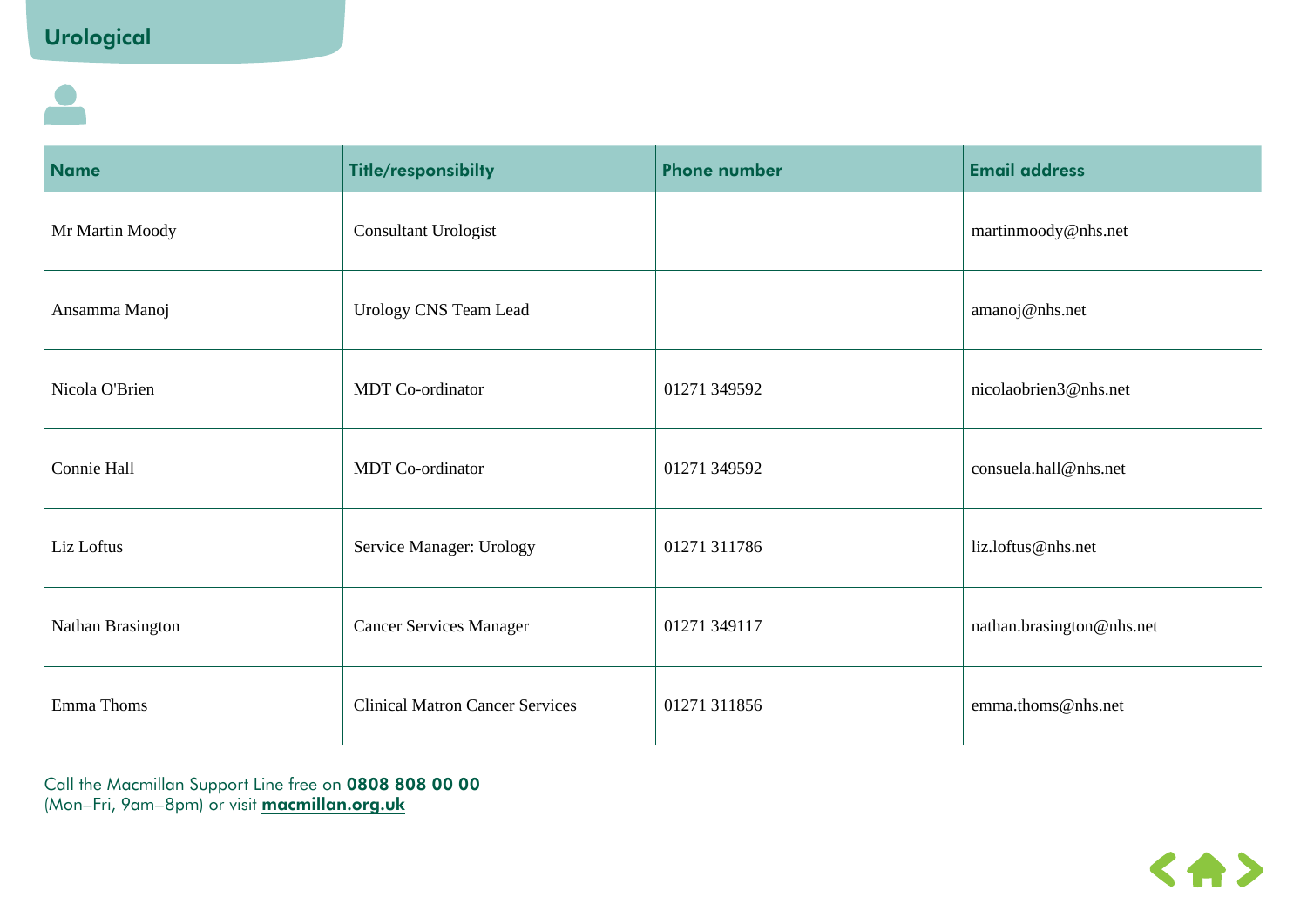### Lung and pleural cancers

#### Urgent referral:

Urgently refer for lung cancer or mesothelioma (appointment within two weeks) in patients with:

• Chest X-ray findings that suggest lung cancer or mesothelioma

**OR** 

• Patients aged 40 and over with unexplained haemoptysis.

### Urgent investigations:

Consider an urgent chest X-ray (to be performed within two weeks) for lung cancer or mesothelioma in patients aged 40 and over with any of the following:

- Persistent or recurrent chest infection
- Finger clubbing
- Supraclavicular lymphadenopathy OR persistent cervical lymphadenopathy
- Chest signs consistent with lung cancer or pleural disease
- Thrombocytosis.

### Urgent investigation:

Offer an urgent chest X-ray (to be performed within two weeks) to assess for lung cancer or mesothelioma in people:

• Aged 40 and over if they have never smoked with 2 or more of the following unexplained signs or symptoms

**OR** 

• Aged 40 and over and have previously smoked with 1 or more of the following unexplained signs or symptoms

#### OR

- Any age if they have ever been exposed to asbestos and have 1 or more of the following:
	- Cough
	- **Fatigue**
	- Shortness of breath
	- Chest pain
	- Weight loss
	- Appetite loss.

### Accompanying notes:

In symptomatic patients, the majority of chest X-rays will be abnormal, but a normal chest X-ray does not exclude diagnosis of lung cancer. This was shown in the [2006 BJGP](http://bjgp.org/content/56/529/570) study of normal and abnormal chest x-rays in lung cancer patients, 23% of lung cancer patients had a negative X-ray.

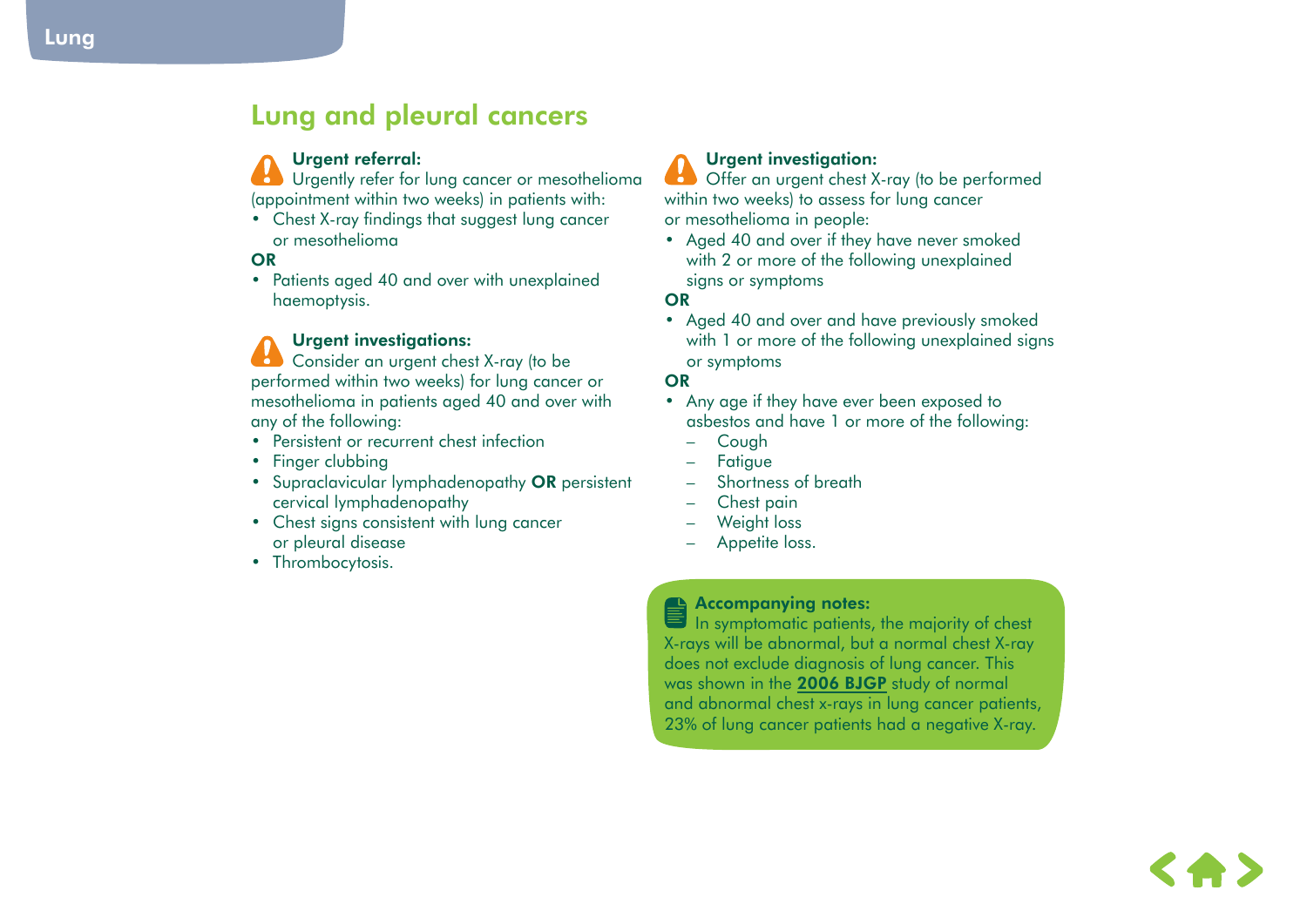| <b>Name</b>            | Title/responsibilty                    | Phone number | <b>Email address</b>      |
|------------------------|----------------------------------------|--------------|---------------------------|
| Dr Georgina Hands      | <b>Consultant Respiratory Medicine</b> |              | georginahands@nhs.net     |
| <b>Caroline Devine</b> | <b>Clinical Nurse Specialist</b>       | 01271 337801 | carolyn.devine@nhs.net    |
| Jenny Stevens          | MDT Co-ordinator                       | 01271 337802 | jenny.stevens6@nhs.net    |
| Nathan Brasington      | <b>Cancer Services Manager</b>         | 01271 349117 | nathan.brasington@nhs.net |
| Emma Thoms             | <b>Clinical Matron Cancer Services</b> | 01271 31856  | emma.thoms@nhs.net        |
|                        |                                        |              |                           |
|                        |                                        |              |                           |

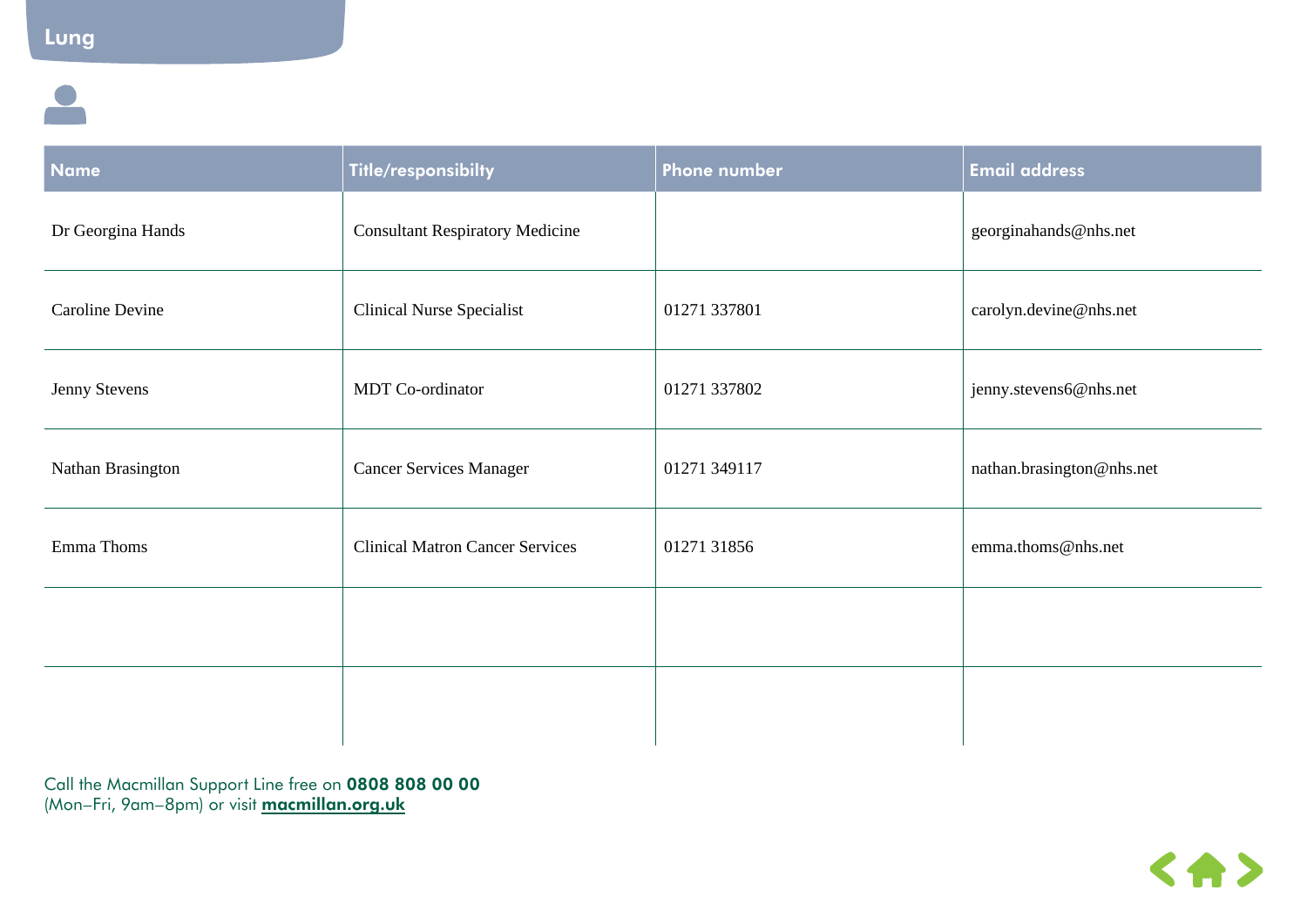### Brain and CNS cancer

### Very urgent referral:

Consider very urgent referral (appointment within 48 hours) in:

• Children and young people with newly abnormal central neurological or cerebellar function.

### Urgent Direct Access:

Consider urgent direct access MRI brain scan (appointment within 2 weeks) in:

• Adults with progressive, sub-acute loss of central neurological function.

#### Accompanying notes:

#### • A 'normal' scan

A normal investigation does not preclude the need for ongoing follow up, monitoring and further investigation. Furthermore, a seemingly 'normal' MRI scan may provide false reassurance in patients who have neurological pathology that MRI scanning is unable to detect.

• Approximately 10% of patients may be unsuitable for, or unable to tolerate an MRI brain scan, e.g. patients with pacemakers in-situ or those with severe claustrophobia. In these patients a CT scan may be more appropriate, taking potential radiation exposure in to consideration.

#### • Incidental findings

A small percentage of MRI scans may yield abnormalities in otherwise healthy individuals. This may impact on these patients in a number of ways including further investigation and the potential impact on health insurance premiums. As incidental findings are not an infrequent result of MRI scanning, patients should have prior counselling and information to make them aware of the potential for such findings as a consequence of their investigation.

- No definition of 'progressive sub-acute loss of central neurological function' has been provided for this update, but the 2005 NICE guidance for suspected cancer includes signs or symptoms that may cause concern, including: progressive neurological deficit, new-onset seizures, headaches, mental changes, cranial nerve palsy.
- Headaches of recent onset accompanied by features suggestive of raised intracranial pressure, e.g. vomiting, drowsiness, posture-related headache, pulse-synchronous tinnitus, or other focal or non-focal neurological symptoms, such as blackout or change in personality or memory.
- Consider urgent referral in patients with rapid progression of: sub-acute focal neurological deficit; unexplained cognitive impairment, behavioural disturbance or slowness, or a combination of these; personality changes confirmed by a witness and for which there is no reasonable explanation even in the absence of the other symptoms or signs of a brain tumour.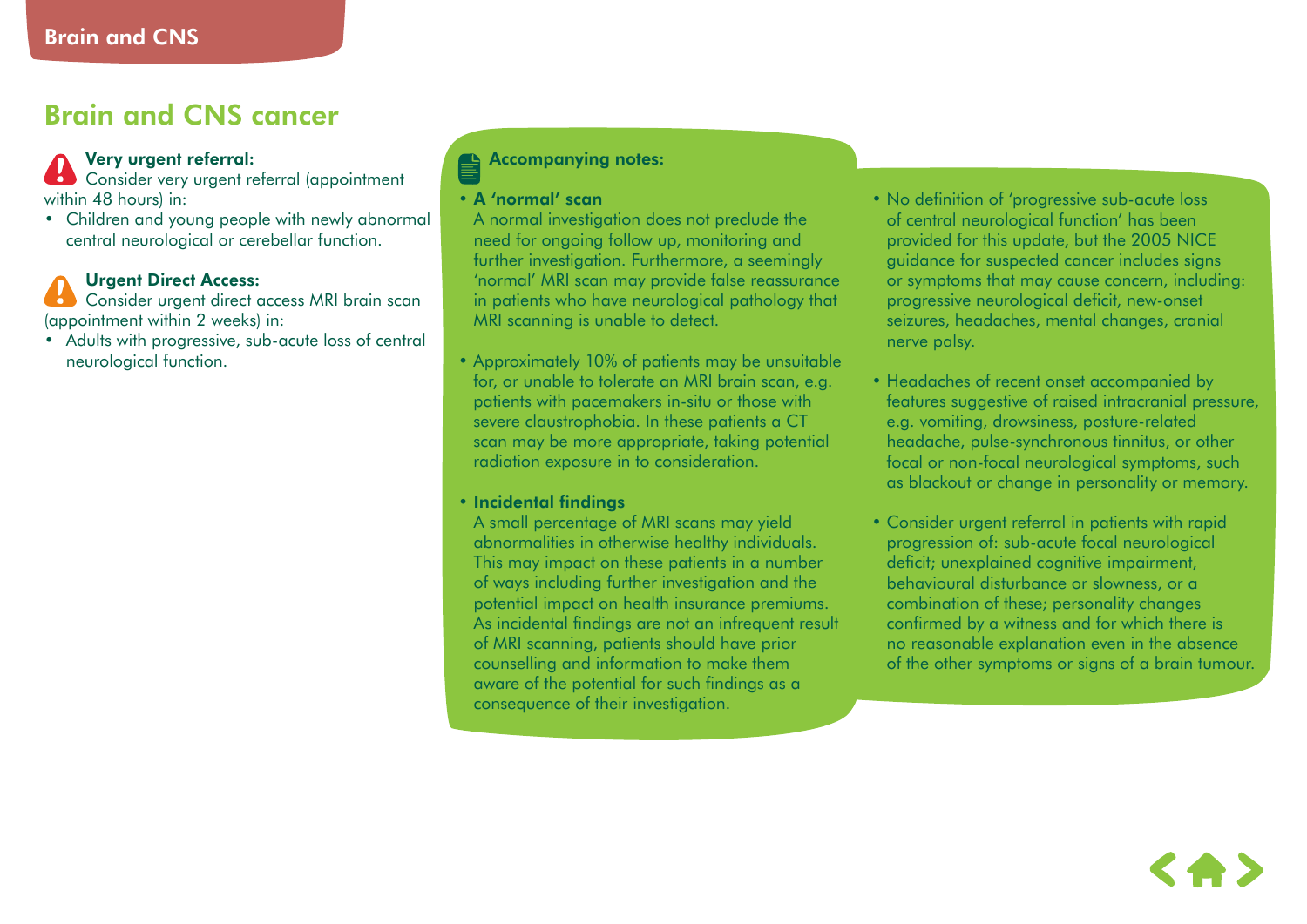| Name | Title/responsibilty | <b>Phone number</b> | <b>Email address</b> |
|------|---------------------|---------------------|----------------------|
|      |                     |                     |                      |
|      |                     |                     |                      |
|      |                     |                     |                      |
|      |                     |                     |                      |
|      |                     |                     |                      |
|      |                     |                     |                      |
|      |                     |                     |                      |
|      |                     |                     |                      |
|      |                     |                     |                      |
|      |                     |                     |                      |
|      |                     |                     |                      |
|      |                     |                     |                      |
|      |                     |                     |                      |
|      |                     |                     |                      |

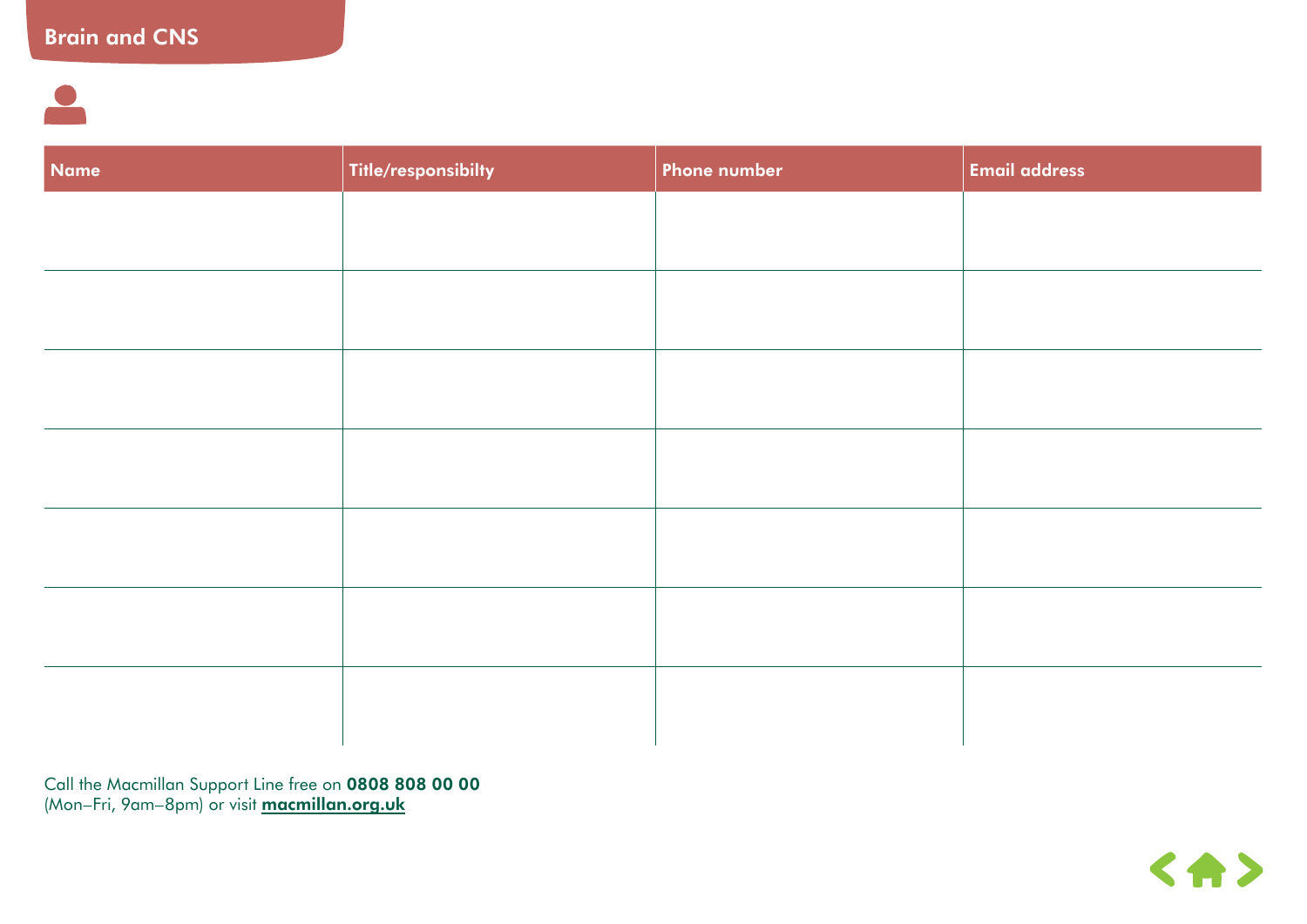### Oesophageal and gastric cancer

O - Oesophageal G - Gastric

### Urgent referral for endoscopy within two weeks:

Urgently refer patients presenting with:

• Dysphagia (at any age) (OG)

#### OR

- Aged 55 and over with weight loss AND
	- Upper abdominal pain

#### OR

– Reflux

### OR

– Dyspepsia (OG).

Consider urgent referral (appointment within two weeks) for patients with an upper abdominal mass consistent with stomach cancer (G).

### Non-urgent direct access endoscopy:

Consider non-urgent direct access endoscopy for patients presenting with:

• Haematemesis (at any age) (OG)

#### OR

- Aged 55 and over with:
	- Treatment resistant dyspepsia (OG)

#### OR

– Upper abdominal pain and low haemoglobin (OG)

OR

- Raised platelet count with any of the following:
	- Nausea
	- Vomiting
	- Reflux
	- Weight loss
	- Dyspepsia
	- Upper abdominal pain (OG)

#### OR

- Nausea or vomiting with any of the following:
	- Weight loss
	- Reflux
	- Dyspepsia
	- Upper abdominal pain (OG).

### Pancreatic cancer

### Urgent referral:

Urgently refer patients (appointment within two weeks) if aged 40 and over with jaundice.

#### Urgent direct access CT scan or an urgent ultrasound scan if CT scan is not available:

Consider urgent direct access CT scan (within two weeks) or ultrasound scan if CT scan is not available for patients:

- Aged 60 and over, displaying weight loss AND any of the following:
	- Diarrhoea
	- Back pain
	- Abdominal pain
	- Nausea/vomiting
	- Constipation
	- New-onset diabetes.

### Gall bladder

### Urgent direct access

Consider an urgent direct access ultrasound scan (within two weeks) to assess for gall bladder cancer in people with an upper abdominal mass consistent with an enlarged gall bladder.

### Liver cancer

### Urgent direct access

Consider an urgent direct access ultrasound scan (within two weeks) to assess for liver cancer in people with an upper abdominal mass consistent with an enlarged liver.

### **Accompanying notes:**

Consider that 10% of pancreatic cancers are missed by abdomen ultrasounds, whilst tumours smaller than 3cm will not be visible using an ultrasound. CT scans have the advantage of staging at the same time.

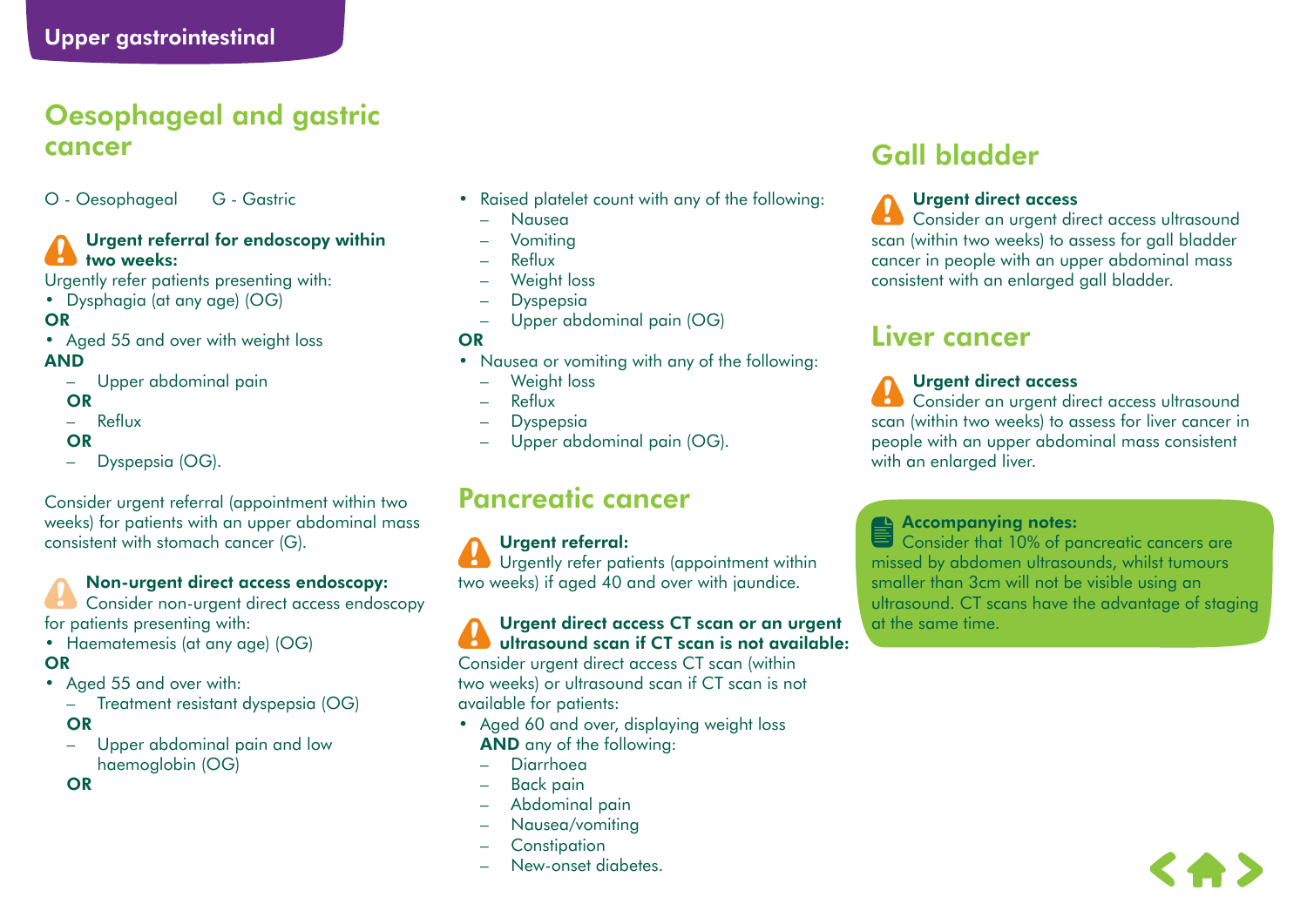| <b>Name</b>         | Title/responsibilty                    | <b>Phone number</b> | <b>Email address</b>        |
|---------------------|----------------------------------------|---------------------|-----------------------------|
| Dr Jenny Macpherson | Consultant Radiologist & Clinical Lead |                     | jennifer.macpherson@nhs.net |
| Sarah Dowson        | <b>Clinical Nurse Specialist</b>       | 01271 314147        | sarahdowson@nhs.net         |
| Alison Wilkes       | MDT Co-ordinator                       | 01271 349578        | alison.wilkes@nhs.net       |
| Di Addington        | Service Manager Endoscopy & Gastro     | 01271 325990        | d.addington1@nhs.net        |
| Nathan Brasington   | <b>Cancer Services Manager</b>         | 01271 349117        | nathan.brasington@nhs.net   |
| Emma Thoms          | <b>Clinical Matron Cancer Services</b> | 01271 311856        | emma.thoms@nhs.net          |
|                     |                                        |                     |                             |

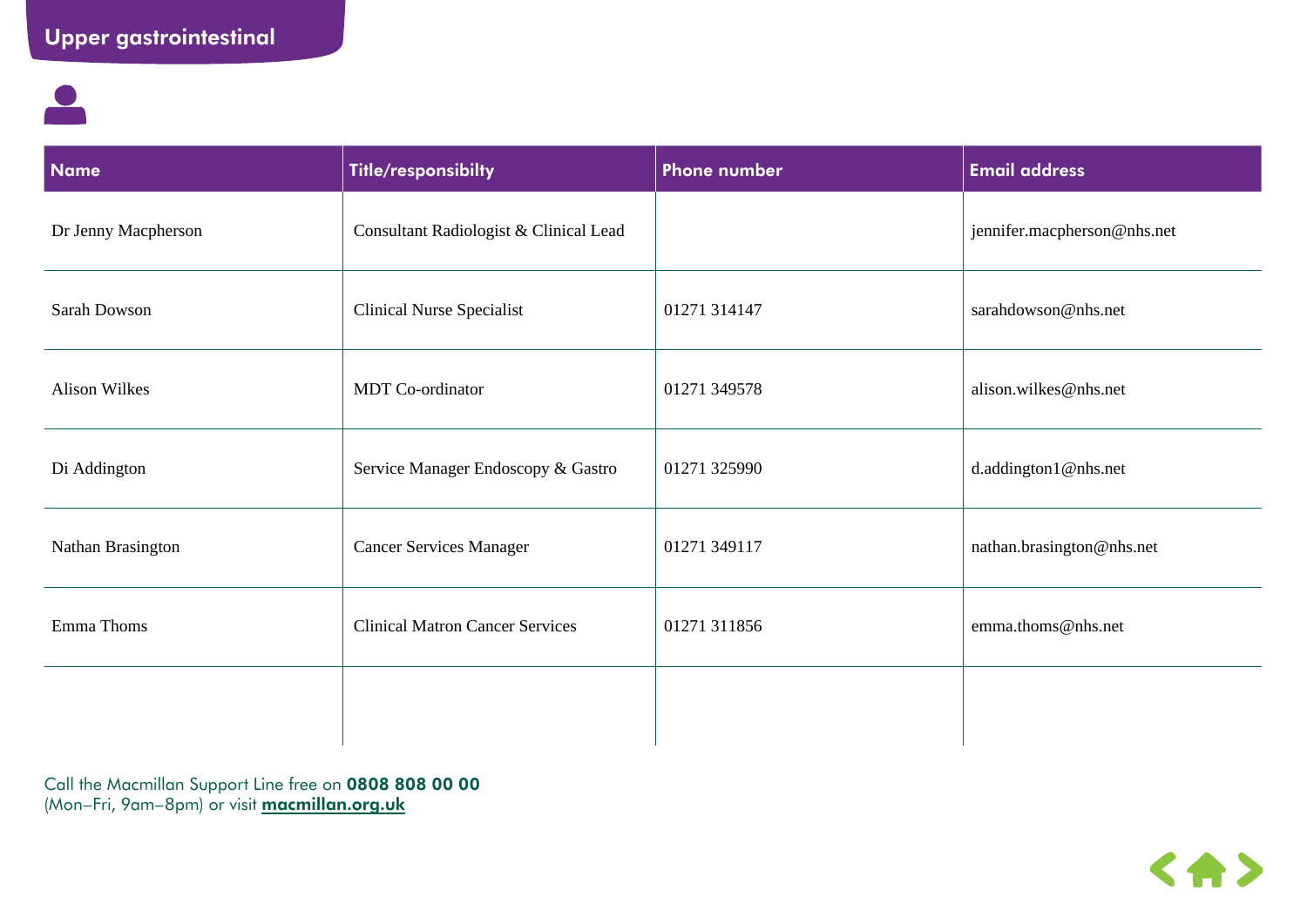### Bone sarcoma

### Very urgent direct access:

Consider a very urgent direct access X-ray (appointment within 48 hours) in any child or young person with unexplained:

• Bone swelling

**OR** 

• Bone pain.

### Very Urgent referral:

Consider very urgent referral in children and young people (appointment within 48 hours) with:

• An X-ray that suggests the possibility of bone sarcoma.

### Urgent referral:

Consider urgent referral (appointment within two weeks) in adults with:

• An X-ray that suggests the possibility of bone sarcoma.

### Soft tissue sarcoma

### Very urgent direct access:

Consider very urgent direct access ultrasound scan (performed within 48 hours) for children and young people with:

• An unexplained lump that is increasing in size.

### Urgent direct access:

Consider urgent direct access ultrasound scan (performed within two weeks) in adults with:

• An unexplained lump that is increasing in size.

### Very urgent referral:

Consider very urgent referral (within 48 hours) in children or young people with:

• Ultrasound scan findings that are suggestive of soft-tissue sarcoma

### **OR**

• Ultrasound scan findings that are uncertain and clinical concern persists.

### Urgent referral:

Consider urgent referral (within two weeks) in adults with:

• Ultrasound scan findings that are suggestive of soft-tissue sarcoma

### OR

• Ultrasound scan findings that are uncertain and clinical concern persists.

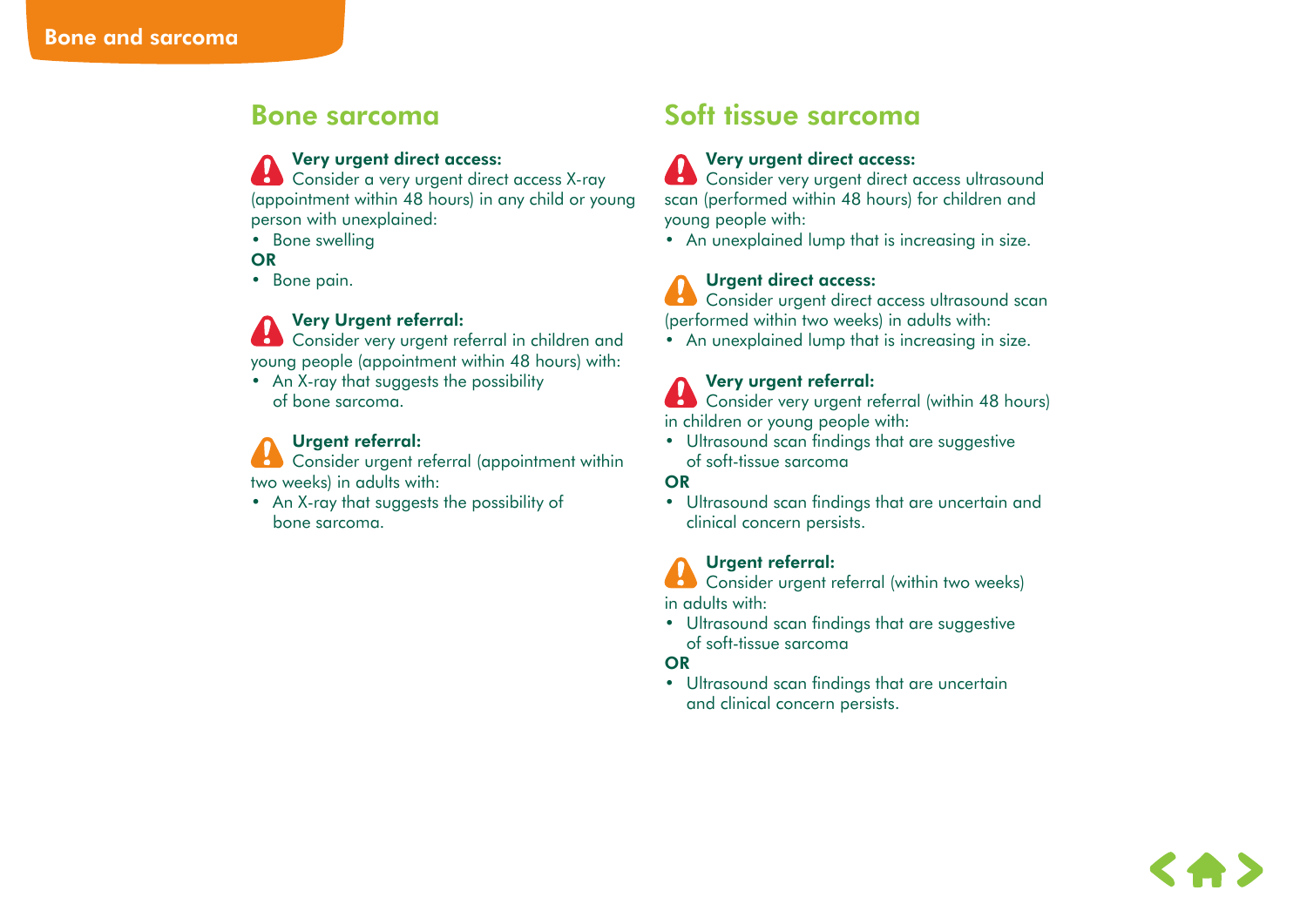| <b>Name</b> | Title/responsibilty | <b>Phone number</b> | <b>Email address</b> |
|-------------|---------------------|---------------------|----------------------|
|             |                     |                     |                      |
|             |                     |                     |                      |
|             |                     |                     |                      |
|             |                     |                     |                      |
|             |                     |                     |                      |
|             |                     |                     |                      |
|             |                     |                     |                      |
|             |                     |                     |                      |
|             |                     |                     |                      |
|             |                     |                     |                      |
|             |                     |                     |                      |
|             |                     |                     |                      |
|             |                     |                     |                      |
|             |                     |                     |                      |

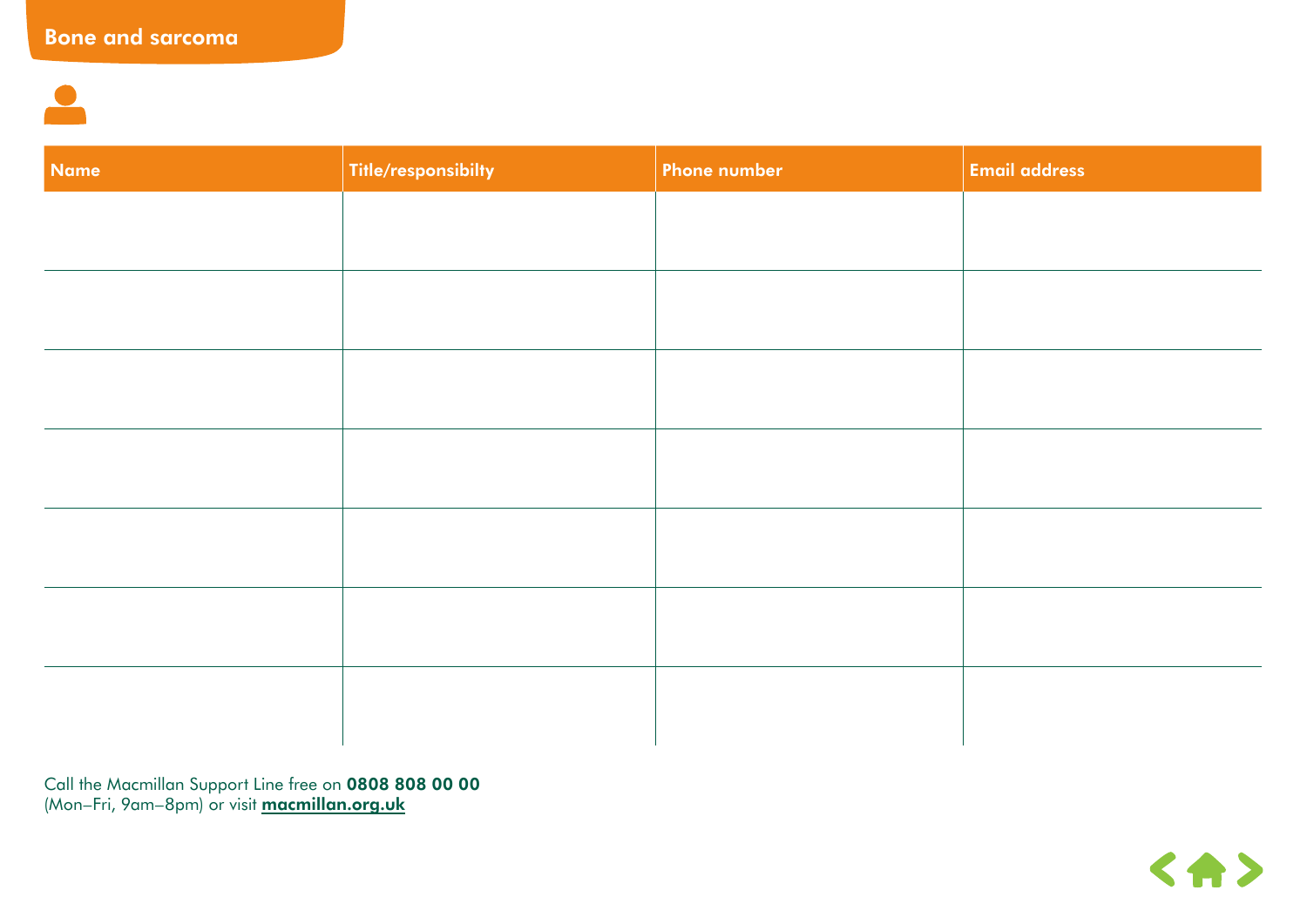### Breast cancer

#### Urgent referral:

Urgently refer patients (appointment within two weeks) if they are male or female:

• Aged 30 and over with an unexplained breast lump (with or without pain)

**OR** 

• Aged 50 and over with any unilateral nipple changes of concern including discharge or retraction.

Consider urgent referral (appointment within two weeks) if:

• There are skin changes suggestive of breast cancer

**OR** 

• They are aged 30 and over with an unexplained lump in the axilla.



#### Non-urgent referral:

Consider non-urgent referral in patients under the age of 30 with an unexplained breast lump (with or without pain).

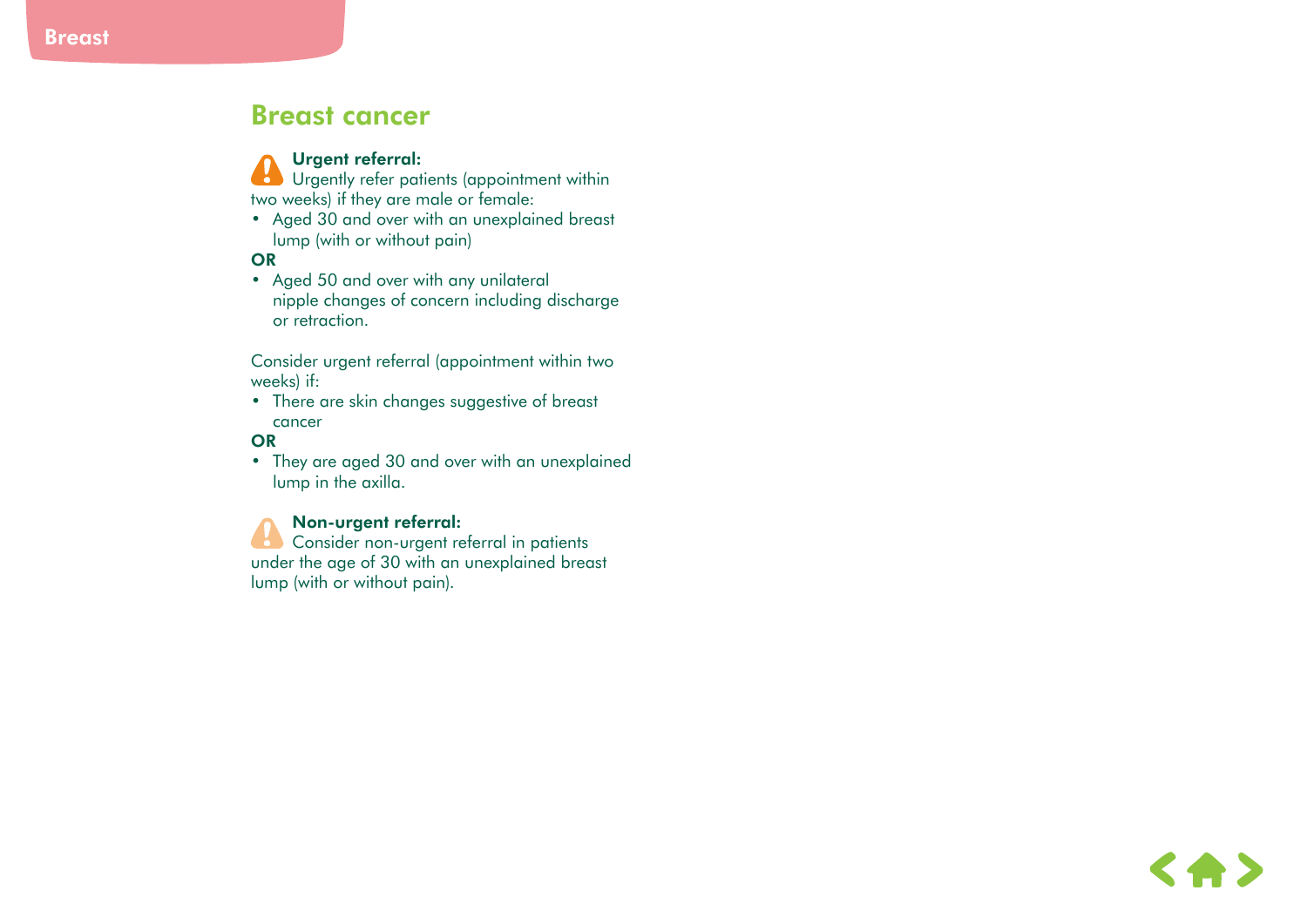| Name              | Title/responsibilty                    | <b>Phone number</b> | <b>Email address</b>      |
|-------------------|----------------------------------------|---------------------|---------------------------|
| Mr John Groome    | <b>Consultant Breast Surgeon</b>       |                     | john.groome@nhs.net       |
| Karen Hillman     | <b>Clinical Nurse Specialist</b>       | 01271 349115        | karenhillman@nhs.net      |
| Tara Jones        | MDT Co-ordinator                       | 01271 335783        | tarajones@nhs.net         |
| Liz Loftus        | Service Manager: Breast                | 01271 311786        | liz.loftus@nhs.net        |
| Nathan Brasington | <b>Cancer Services Manager</b>         | 01271 349117        | nathan.brasington@nhs.net |
| Emma Thoms        | <b>Clinical Matron Cancer Services</b> | 01271 311856        | emma.thoms@nhs.net        |
|                   |                                        |                     |                           |

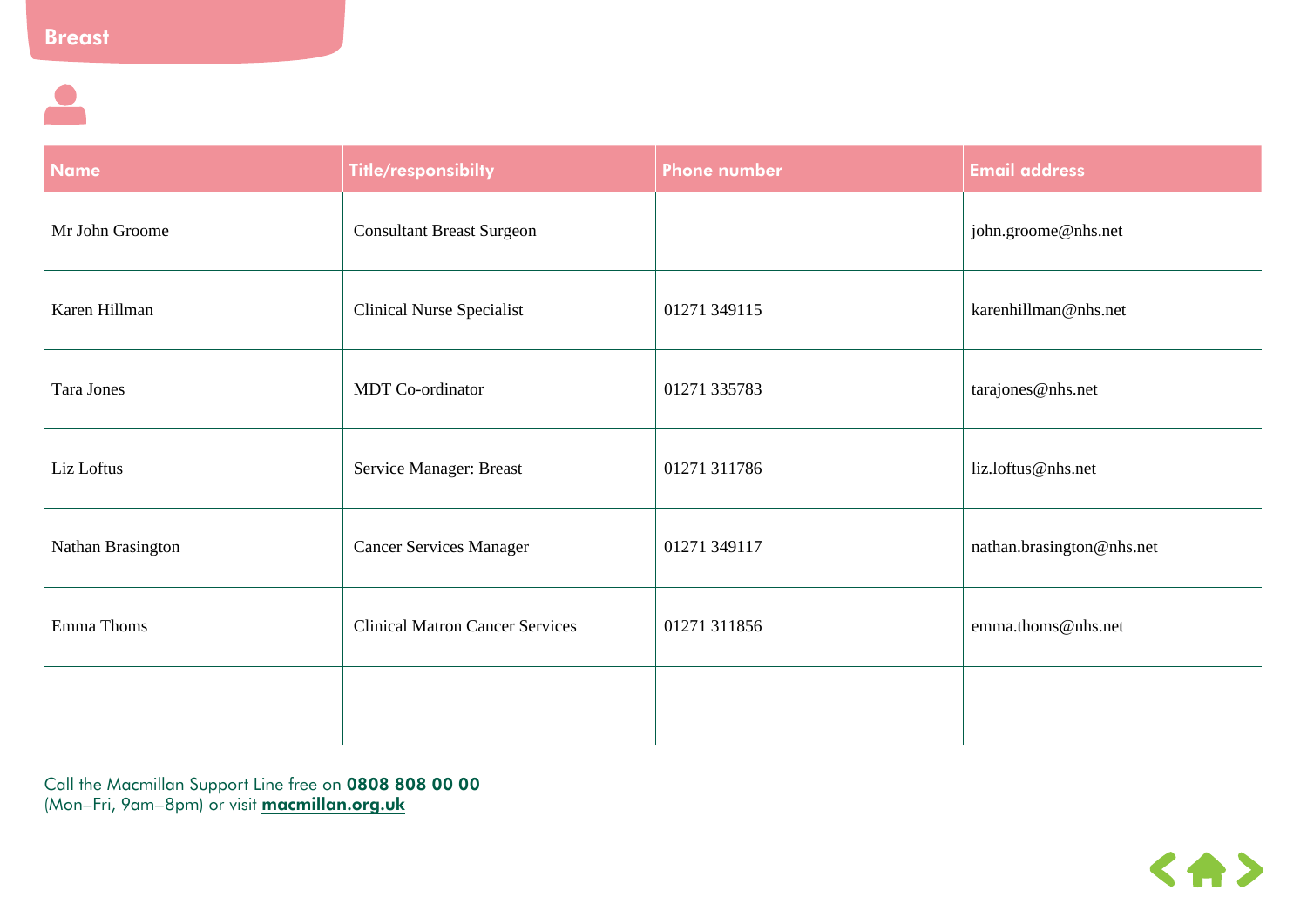### Leukaemia

### Very urgent investigation:

Refer children and young people for immediate specialist assessment for leukaemia if they have:

• Unexplained petechiae

#### OR

• Hepatosplenomegaly.

Offer a very urgent full blood count (within 48 hours) in children and young people with any of the following unexplained signs or symptoms:

- Pallor
- Persistent fatigue
- Fever
- Persistent infection
- Generalised lymphadenopathy
- Persistent or unexplained bone pain
- Bruising
- Bleeding.

Consider a very urgent full blood count (within 48 hours) in adults with any of the following unexplained signs or symptoms:

- Pallor
- Persistent fatigue
- Fever
- Persistent or recurrent infection
- Generalised lymphadenopathy
- Bruising
- Bleeding
- Petechiae
- Hepatosplenomegaly.

### Accompanying notes:

Refer adults, children and young people with a blood count or blood film reported as acute leukaemia immediately.

# Myeloma

### Urgent investigation:

Offer a full blood count, blood tests for calcium and plasma viscosity or erythrocyte sedimentation rate (ESR) to patients aged:

- 60 and over with:
	- Persistent bone pain (particularly back pain)
	- **OR**
	- Unexplained fracture.

Offer a very urgent protein electrophoresis and a Bence-Jones protein urine test (within K) 48 hours) to patients aged:

- 60 and over with:
	- Hypercalcaemia OR Leucopenia **AND**
	- A presentation that is consistent with possible myeloma.

### Consider a very urgent protein electrophoresis

W and Bence-Jones protein urine test (within

- 48 hours) if:
- Raised plasma viscosity or ESR at levels consistent with myeloma

#### AND

• Presentation consistent with myeloma.

### Urgent referral:

Urgently refer (appointment within two weeks) if the results of protein electrophoresis or Bence-Jones protein urine test suggest myeloma.

# Lymphoma

### Immediate Specialist Assessment:

Consider very urgent referral (appointment within 48 hours) in children and young people with:

• Unexplained lymphadenopathy

### OR

• Splenomegaly.

Take in to account associated symptoms, particularly:

- Fever
- Night sweats
- Shortness of breath
- Pruritus
- Weight loss.

### Urgent referral:

Consider urgent referral (appointment within two weeks) in adults presenting with:

• Unexplained lymphadenopathy

#### OR

• Splenomegaly.

Take in to account associated symptoms, particularly:

- Fever
- Night sweats
- Shortness of breath
- Pruritus
- Weight loss
- Alcohol-induced lymph node pain.

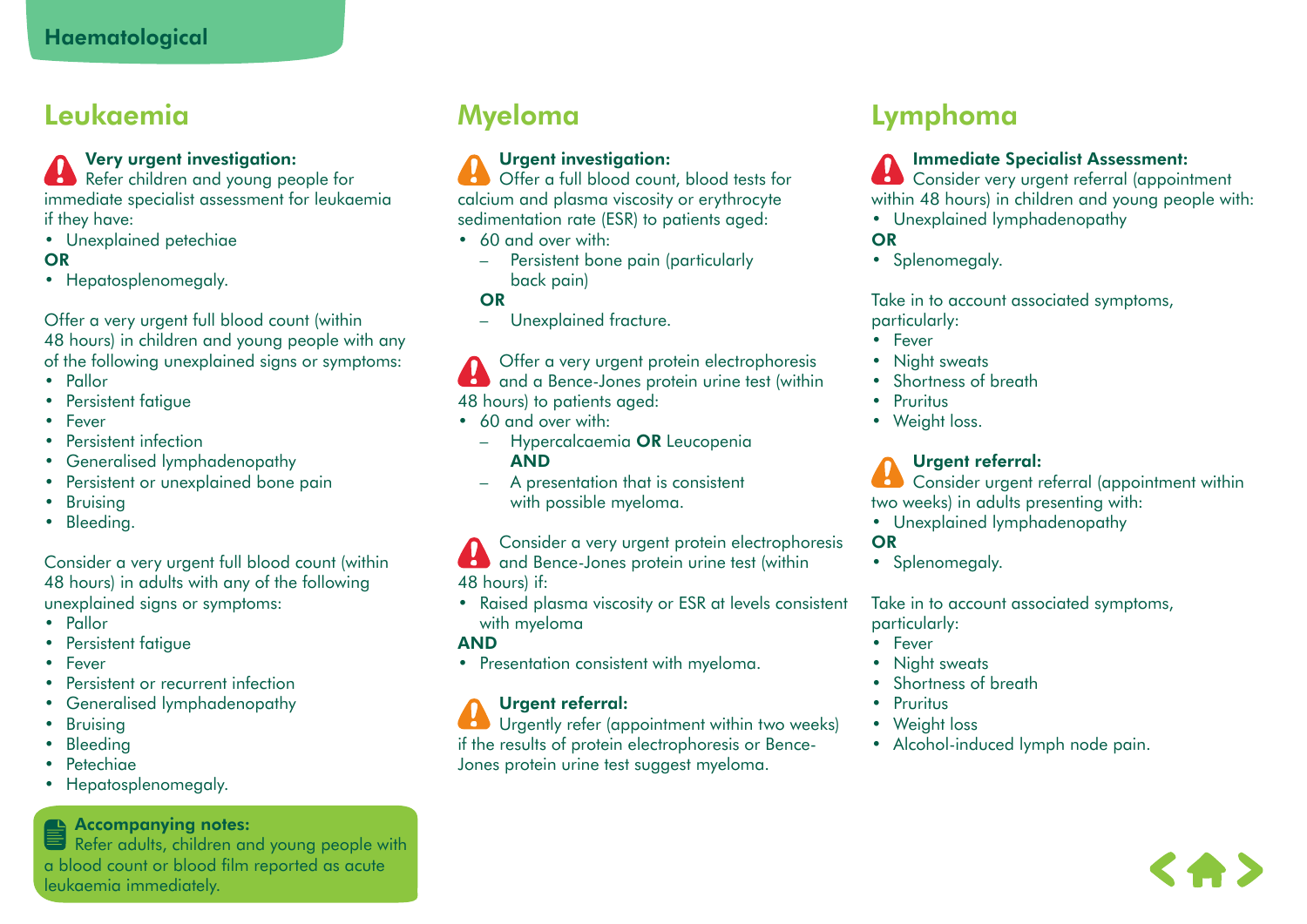| <b>Name</b>       | <b>Title/responsibilty</b>             | <b>Phone number</b> | <b>Email address</b>      |
|-------------------|----------------------------------------|---------------------|---------------------------|
| Dr David Veale    | <b>Consultant Haematologist</b>        |                     | dveale@nhs.net            |
| Mel Bowyer        | <b>Clinical Nurse Specialist</b>       | 01271 314043        | melaniebowyer@nhs.net     |
| Dawn Gray         | <b>Clinical Nurse Specialist</b>       | 01271 314043        | dawngray1@nhs.net         |
| Denise Glanville  | MDT Co-ordinator                       | 01271 314042        | denise.glanville@nhs.net  |
| Nathan Brasington | <b>Cancer Services Manager</b>         | 01271 349117        | nathan.brasington@nhs.net |
| Emma Thoms        | <b>Clinical Matron Cancer Services</b> | 01271 311856        | emma.thoms@nhs.net        |
|                   |                                        |                     |                           |

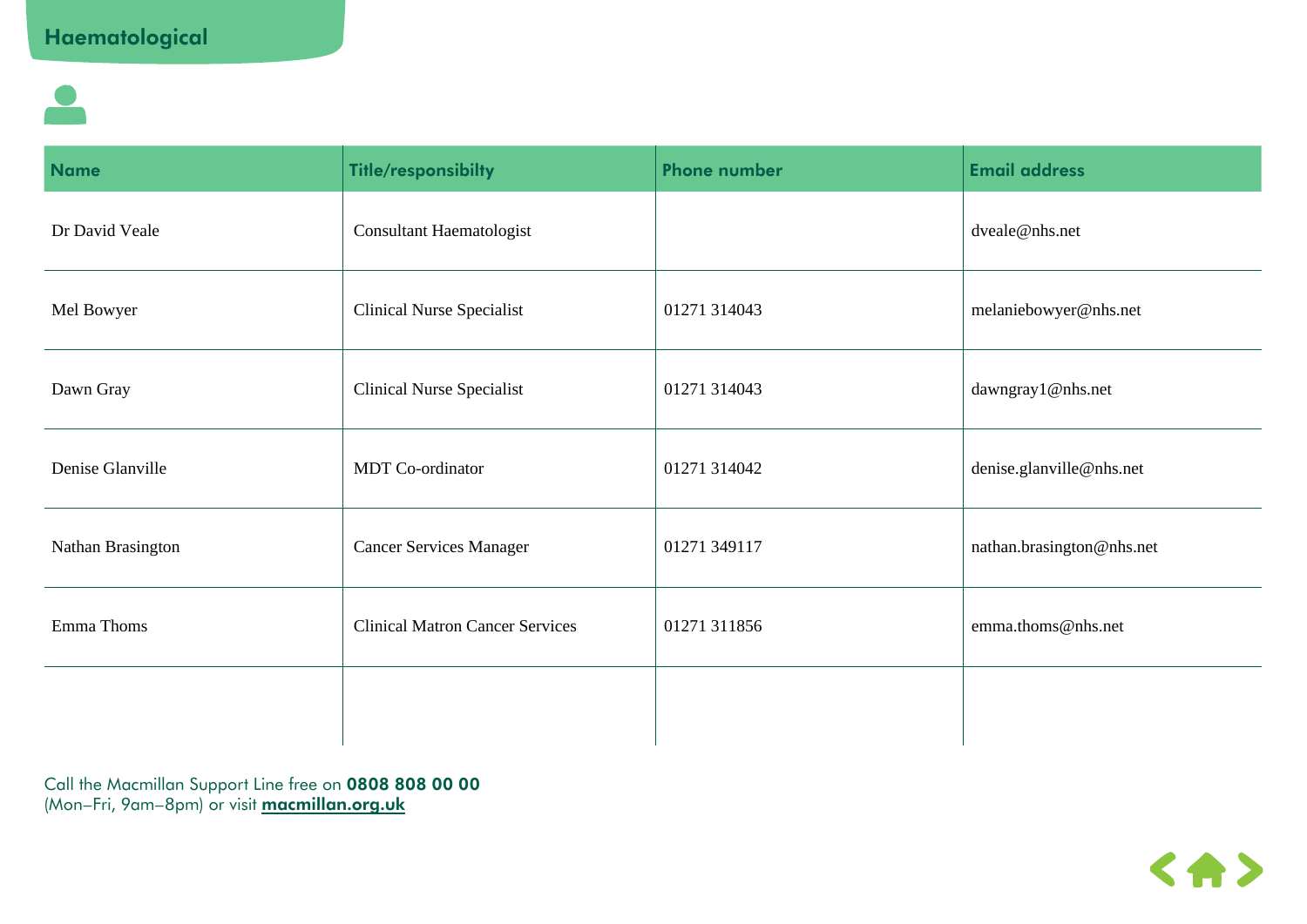### Ovarian cancer

### Urgent referral:

Urgently refer (appointment within two weeks) if physical examination identifies any of the following:

- Ascites
- Pelvic or abdominal mass (which is not obviously uterine fibroids).

### Urgent Investigation:

**Arrange CA125 and/or ultrasound tests** in women (especially if 50 or over) with any of the following on a persistent or frequent basisparticularly more than 12 times per month:

- Persistent abdominal distension (bloating)
- Early satiety and/or loss of appetite
- Pelvic or abdominal pain
- Increased urinary urgency and/or frequency
- New onset symptoms suggestive of IBS (as IBS rarely presents for the first time in women of this age).

Consider CA125 and/or ultrasound tests if a woman reports any of the following:

- Unexplained weight loss
- Fatigue
- Changes in bowel habit (though colorectal cancer is a more common malignant cause).

### Endometrial Cancer

### Urgent referral:

Urgently refer women (appointment within two weeks) if they are:

- Aged 55 and over with:
	- Post-menopausal bleeding (unexplained vaginal bleeding more than 12 months after menstruation has stopped due to the menopause).

Consider urgent referral (appointment within two weeks) if they are:

- Aged under 55 with:
	- Post-menopausal bleeding.

### Direct Access Ultrasound:

Consider direct access ultrasound in women:

- Aged 55 and over presenting with unexplained symptoms of vaginal discharge who:
	- Are presenting with these symptoms for the first time

### **OR**

– Have thrombocytosis

#### OR

– Report haematuria.

Consider direct access ultrasound in women:

- Aged 55 and over presenting with visible haematuria and any of the following:
	- Low haemoglobin
	- Thrombocytosis
	- High blood glucose level.

# Cervical cancer

### Urgent referral:

Consider urgent referral (appointment within two weeks) if:

• The appearance of the woman's cervix is consistent with cervical cancer.

#### Accompanying notes:

A smear test is not required before referral, and a previous negative result should not delay referral.

### Vulval cancer

### Urgent referral:

Consider urgently referring (appointment within two weeks) women with any of the following unexplained vulval signs or symptoms:

- A vulval lump
- Ulceration
- Bleeding.

# Vaginal cancer

Urgent referral:

Consider urgent referral (appointment within two weeks) in women with an unexplained palpable mass in or at the entrance to the vagina.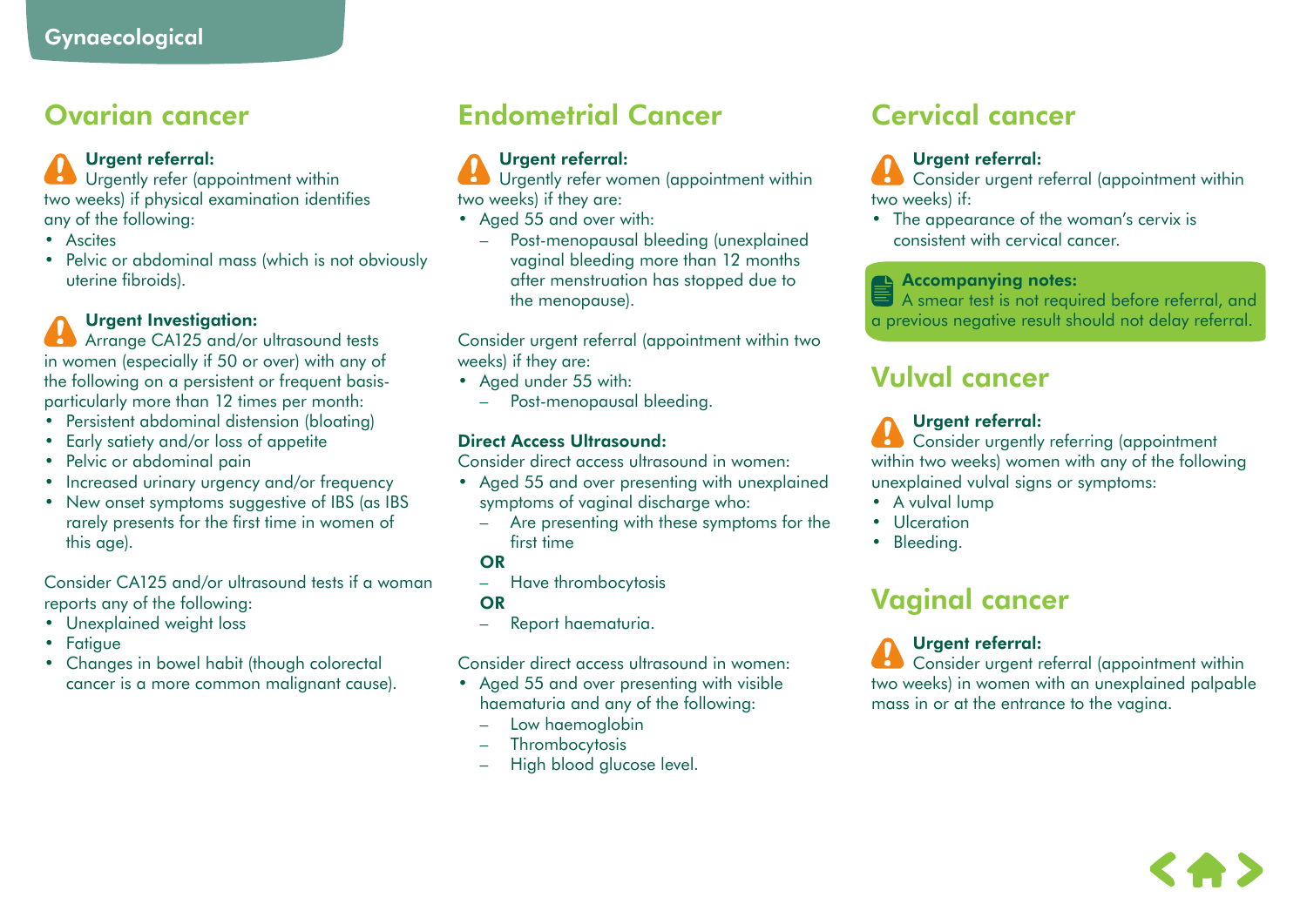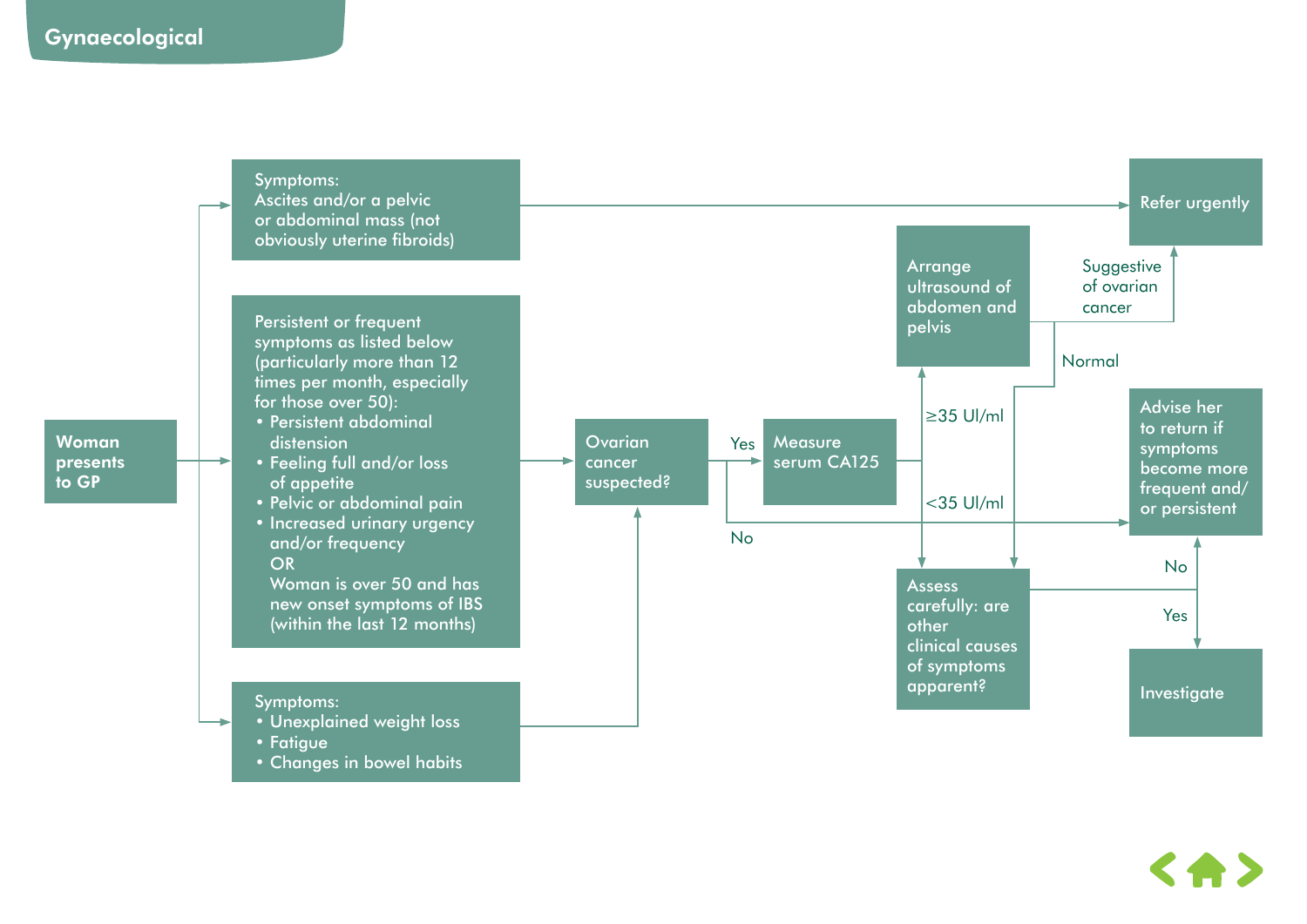| <b>Name</b>        | Title/responsibilty                    | Phone number | <b>Email address</b>      |
|--------------------|----------------------------------------|--------------|---------------------------|
| Mr Stephen Bennett | <b>Consultant Surgeon</b>              |              | stephenbennett1@nhs.net   |
| Jo Gordon          | <b>Clinical Nurse Specialist</b>       | 01271 370210 | Jo.Gordon@nhs.net         |
| Jo Chapman         | MDT Co-ordinator                       | 01271 314094 | Jo.Gordon@nhs.net         |
| Lisa Wells         | Group Manager                          | 01271 314010 | lisa.wells@nhs.net        |
| Nathan Brasington  | <b>Cancer Services Manager</b>         | 01271 349117 | nathan.brasington@nhs.net |
| Emma Thoms         | <b>Clinical Matron Cancer Services</b> | 01271 311856 | emma.thoms@nhs.net        |
|                    |                                        |              |                           |

Call the Macmillan Support Line free on 0808 808 00 00 (Mon–Fri, 9am–8pm) or visit <mark>macmillan.org.uk</mark>

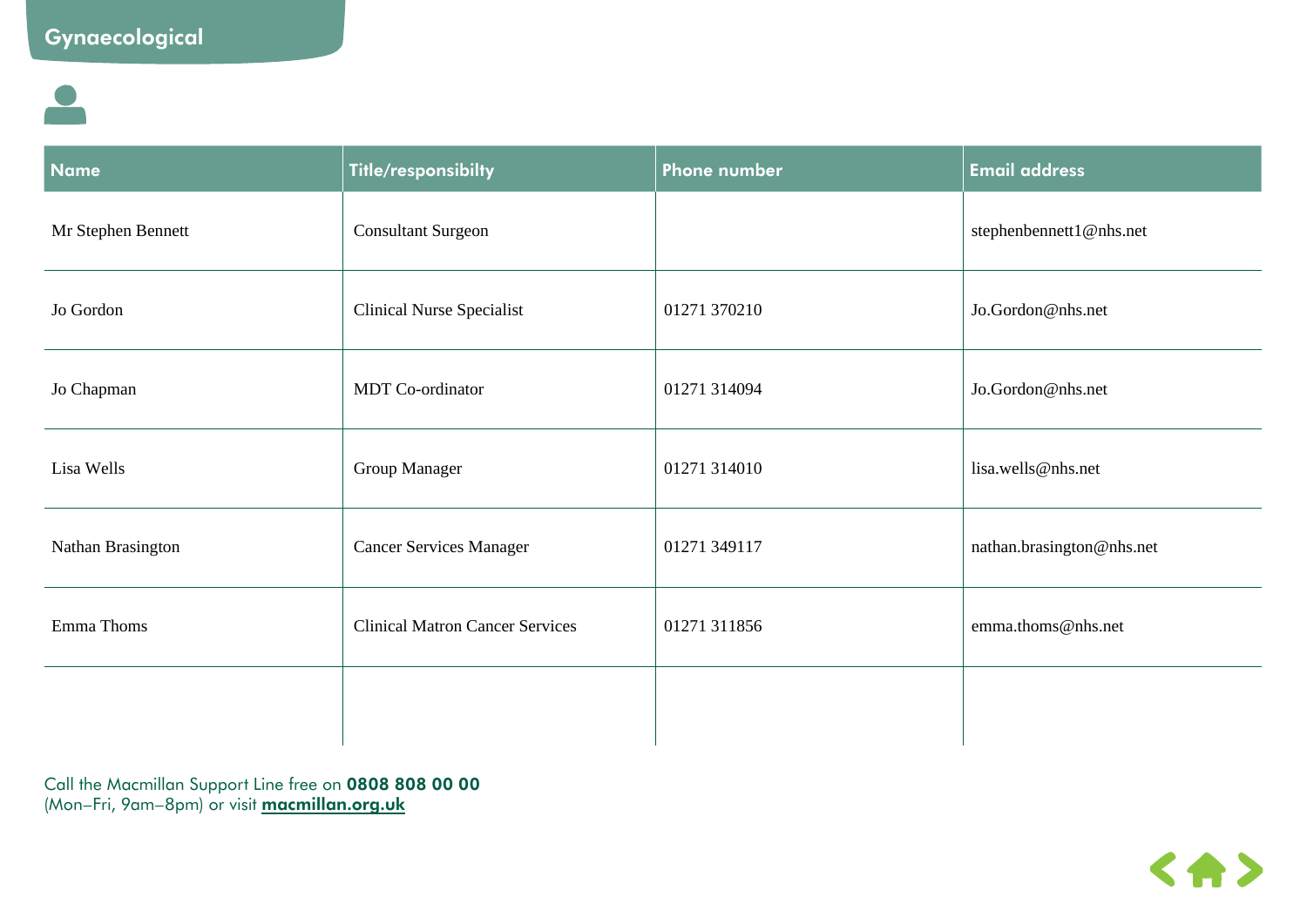### Colorectal cancer

### Urgent referral:

Urgently refer (appointment within two weeks) for colorectal cancer in patients:

- Aged 40 and over with:
	- Unexplained weight loss AND abdominal pain
- Aged 50 and over with:
	- Unexplained rectal bleeding
- Aged 60 and over with either:
	- Iron deficiency anaemia

### OR

- Alteration in bowel habit
- An unexplained positive Faecal Occult Blood Test (FOBT).

Consider urgent referral (appointment within 2 weeks) for colorectal cancer in patients:

- Any age with:
	- A rectal or abdominal mass
- Aged under 50 with rectal bleeding **AND** any of the following unexplained signs or symptoms:
	- Abdominal pain
	- Altered bowel habit
	- Weight loss
	- Iron deficiency anaemia.

### Faecal Occult Blood Testing

In the absence of rectal bleeding, offer FOBT to patients:

- Aged 50 or over with unexplained:
	- Abdominal pain

### OR

- Weight loss
- Aged under 60 with either:
	- Changes in bowel habit

#### **OR**

- Iron-deficiency anaemia
- Aged 60 and over with:
	- Anaemia even in the absence of iron deficiency.

### Anal cancer

### Urgent referral:

Consider urgent referral (appointment within two weeks) in patients with either:

• An unexplained anal mass

OR

• Unexplained anal ulceration.

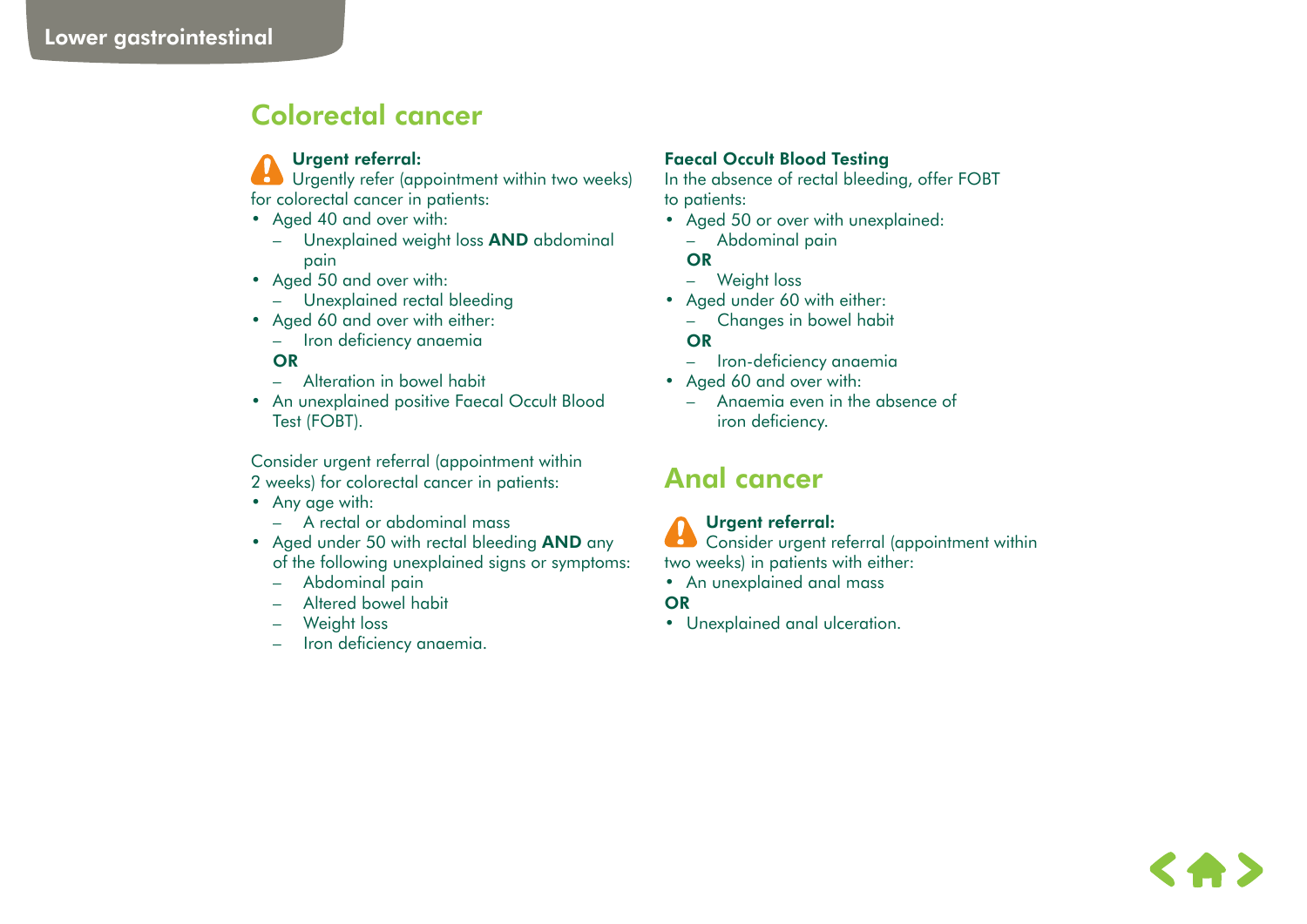### **Guidance**

### Patient Support, Safety Netting and Diagnostic Access Guidance

The following guidance is taken from pages 114–117 of the NICE 2015 guidance for suspected cancer referral, it includes recommendations on patient support, safety netting and the diagnostic process:

- Explain to people who are being [referred](http://www.londoncanceralliance.nhs.uk/media/89869/patient-information-for-urgent-referrals-revised-january-2015.pdf) with suspected cancer that they are being referred to a cancer service. Reassure them, as appropriate, that most people referred will not have a diagnosis of cancer, and discuss alternative diagnoses with them.
- When referring a person with suspected cancer to a specialist service, assess their need for continuing support while waiting for their referral appointment. If the person does have additional support needs because of their personal circumstances, inform the specialist (with the person's agreement).
- Advise those patients who may not meet immediate referral criteria to re-consult their GP if symptoms persist or progress.
- If direct access for some tests is unavailable in your area, seek an alternative urgent referral pathway.
- You will note that some symptoms from the 2005 NICE guidance for suspected cancer referral have been removed from the guidance update, although there may be no explicit recommendations, refer appropriately if clinical concern persists.
- Give the person information on the possible diagnosis (both benign and malignant) in accordance with their wishes for information [\(see also the NICE guideline on patient](http://www.nice.org.uk/guidance/cg138)  [experiences in adult NHS services\)](http://www.nice.org.uk/guidance/cg138). Macmillan has more than 500 free booklets available at [be.macmillan.org.uk](http://be.macmillan.org.uk/be/s-4-order-information.aspx), covering different types of cancer, treatments and side effects. They also offer information and guidance on the day-today issues of living with cancer.
- The information given to people with suspected cancer and their families and/or carers should cover, among other issues:
	- How to obtain further information about the type of cancer suspected or help before the specialist appointment
	- What type of tests may be carried out, and what will happen during diagnostic procedures.

• Provide information that is culturally and linguistically appropriate as well as taking in to account the patient's level of ability. Macmillan's most commonly requested cancer information is available online to download in a selection of [different languages](http://be.macmillan.org.uk/be/s-373-other-languages.aspx).

[Macmillan's Online Community](http://community.macmillan.org.uk/) is a network of people affected by cancer which anyone can [join](https://my.macmillan.org.uk/Account/Register) to get support from others going through a similar experience.